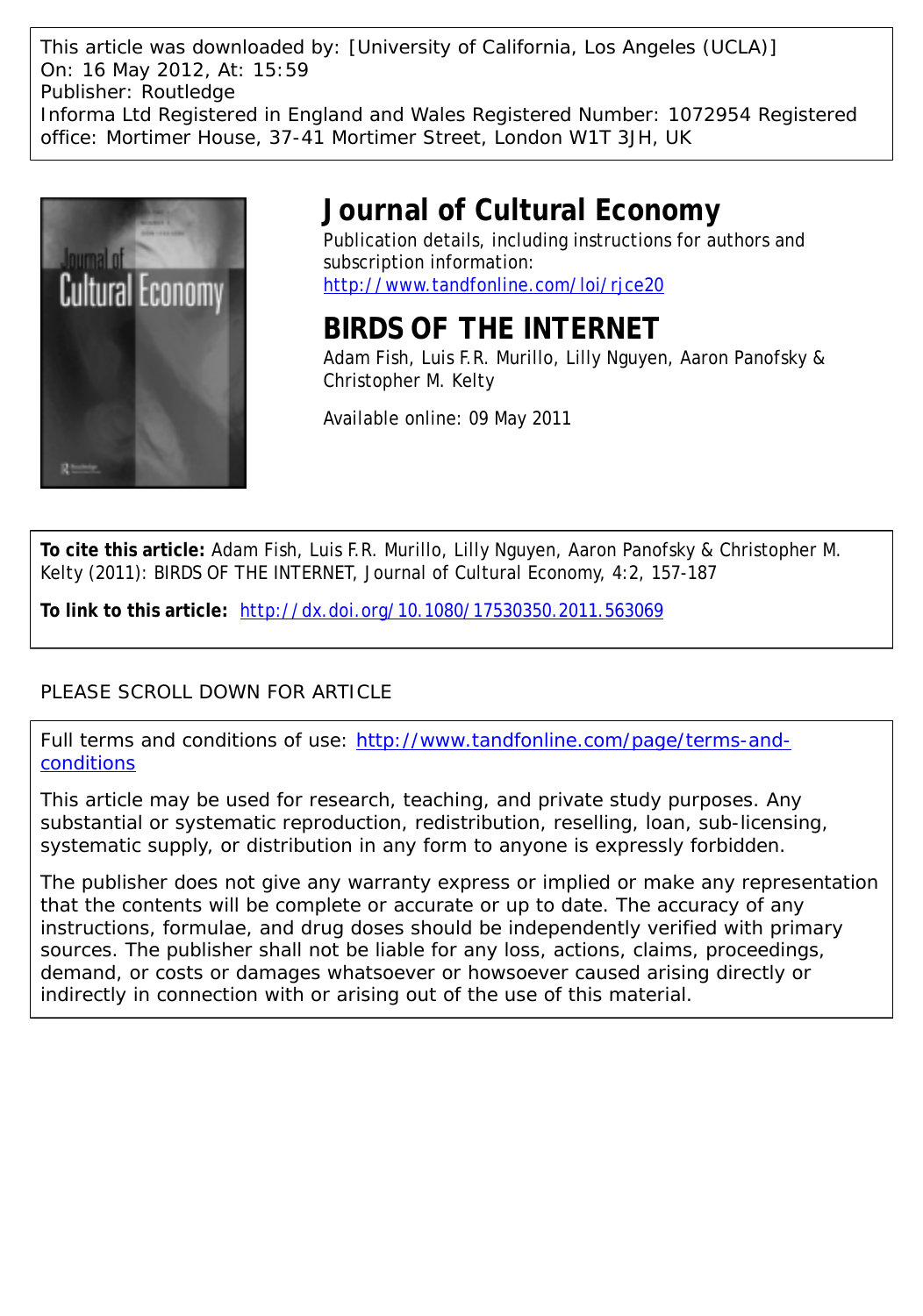# BIRDS OF THE INTERNET: Towards a field guide to the organization and governance of participation

## Adam Fish, Luis F.R. Murillo, Lilly Nguyen, Aaron Panofsky and Christopher M. Kelty

Scholarly attention to new forms of participation on the Internet has proliferated classifications and theories without providing any criteria for distinctions and diversity. Labels such as 'peer production', 'prosumption', 'user-led innovation' and 'organized networks' are intended to explain new forms of cultural and economic interaction mediated by the Internet, but lack any systematic way of distinguishing different cases. This article provides elements for the composition of a 'birder's handbook' to forms of participation on the Internet that have been observed and analyzed over the last 10 years. It is intended to help scholars across the disciplines distinguish fleeting forms of participation: first, the authors highlight the fact that participation on the Internet nearly always employs both a 'formal social enterprise' and an 'organized public' that stand in some structural and temporal relationship to one another; second, the authors map the different forms of action and exchange that take place amongst these two entities, showing how forms of participation are divided up into tasks and goals, and how they relate to the resource that is created through participation; and third, we describe forms of governance, or variation in how tasks and goals are made available to, and modifiable by, different participants of either a formal enterprise or an organized public.

KEYWORDS: participation; Internet; governance; comparative analysis; organization; social media; open source

It is hoped that besides helping the beginner who can scarcely tell a gull from a duck this guide will be useful to the advanced student in recognizing the unusual. (Peterson 1963, p. xvii)

#### The Problem of Participation

Observing participation on the Internet is akin to bird watching. Like birds, participation seems to be everywhere. Like birds, participation tends to be common, fleeting and hard to distinguish. Like birds, some forms of participation are more annoying than others. But unlike birds, there is no field guide to understanding what makes one form of Internet-based participation different from another, or what its presence or absence means about any particular ecology. In fact, it's not even clear what to call participation today: consuming, collaborating, voting, protesting, belonging, friending, exploiting, liking, lobbying, volunteering, working, laboring, relaxing, or becoming addicted? Do we 'consume' Google searches or Facebook ads or do we 'collaboratively create' them

Journal of Cultural Economy, Vol. 4, No. 2, May 2011 ISSN 1753-0350 print/1753-0369 online/11/020157-31  $\sum_{\text{R} \text{ M}}$  Routledge Taylor & Francis Group – 2011 Taylor & Francis DOI: 10.1080/17530350.2011.563069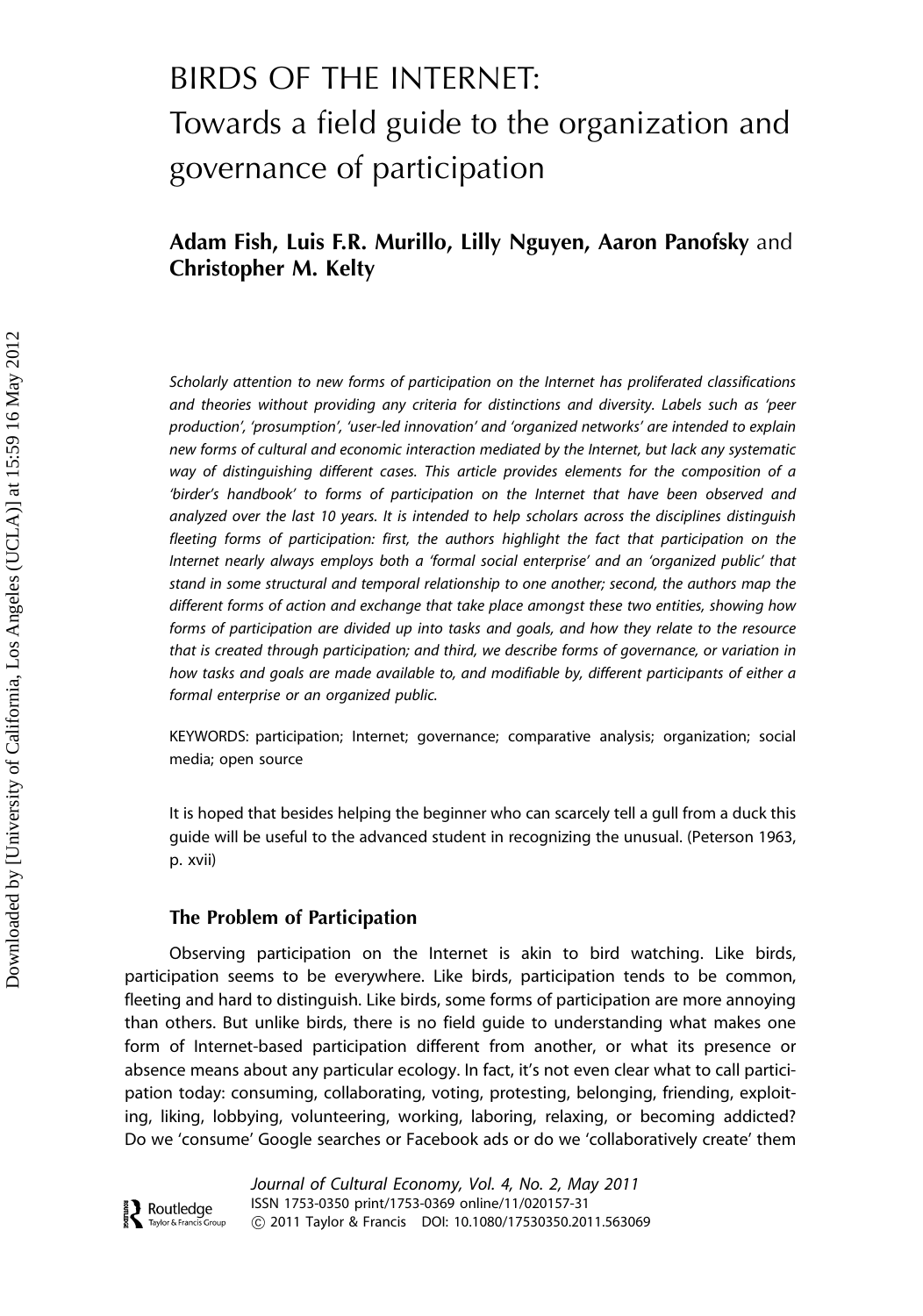through our wisdom as a crowd? Are we protesting when we join an anti-FARC (Revolutionary Armed Forces of Colombia) group on Facebook, or joining a political party? When we sign up for MoveOn.org or CauseCast, in what sense do we 'belong' to the organization, what kind of members, workers or volunteers are we? Do I work for Amazon, or consume its services, when I complete a Mechanical Turk task? And perhaps most vividly, when are these things public, and when are they private forms of participation?

Take five examples of contemporary participation: the Apache Software Foundation, Wikipedia, Linden Labs/Second Life, Current TV and PatientsLikeMe.<sup>1</sup> At first glance, despite their various ecologies (from software production to healthcare) these are all 'birds': they are all relatively new projects, they all depend on the Internet for their existence, they all seem to promote some form of participation, democratization, 'crowdsourcing' or 'peer production'. But are they all one kind of bird?

The range of theories proposed to understand participation today is large: 'peer production', 'prosumption', 'networked publics', 'user-led innovation' to name a few.<sup>2</sup> But though there are many theories, few of them seem to engage each other. In fact, they tend to share something of the famed case of the cassowary (Bulmer 1967). What counts as a bird in different cultures  $-$  different disciplines  $-$  says more about the social and cultural structure of the classifiers than it does about the bird. Economists favor birds that compete for food, political theorists love birds that form groups and chatter a lot, organizational and innovation theorists love birds that work together on nests, social network theorists like birds that swarm and flock, and so on. $3$ 

This article, written by scholars in anthropology, sociology, information studies and science and technology studies, is thus an unconventional review of existing theories that don't address each other. This 'review' attempts to bring them into conversation with one another through a process of abstraction and distinction.<sup>4</sup> In particular, we offer three abstract diagrams with which to distinguish fleeting forms of participation: first, we highlight the fact that participation on the Internet nearly always employs both a 'formal social enterprise' and an 'organized public' that stand in some structural and temporal relationship to one another; second we map the different forms of action and exchange that take place amongst these two entities, showing how forms of participation are divided up into tasks and goals, and how they relate to the resource that is created through participation; and third, we describe forms of governance, or variation in how tasks and goals are made available to, and modifiable by, different participants of either a formal enterprise or an organized public. Throughout the article, we will return to the five examples listed above in order to help readers see and identify these differences. In the last section, we reflect on some changes in the ecology of participation that we were able to observe with the help of these distinctions.

Claims about Internet-mediated participation are frequently made on the basis of one or two examples, very often only the most familiar cases, such as the GNU/Linux operating system or Wikipedia. A 'bird guide' that allowed observers to distinguish the variety of forms of participation would allow scholars to test such claims and potentially see the variation (and transformation) of forms of participation. This article takes the first steps towards such a bird guide  $-$  it is an introduction to a guide yet to come. The notion that participation might be observed naturalistically is both serious and playful: it implies that we need something like a phylogeny or classification of forms of participation, along with a key to identify them, and a guide to help in observing them. But it remains a playful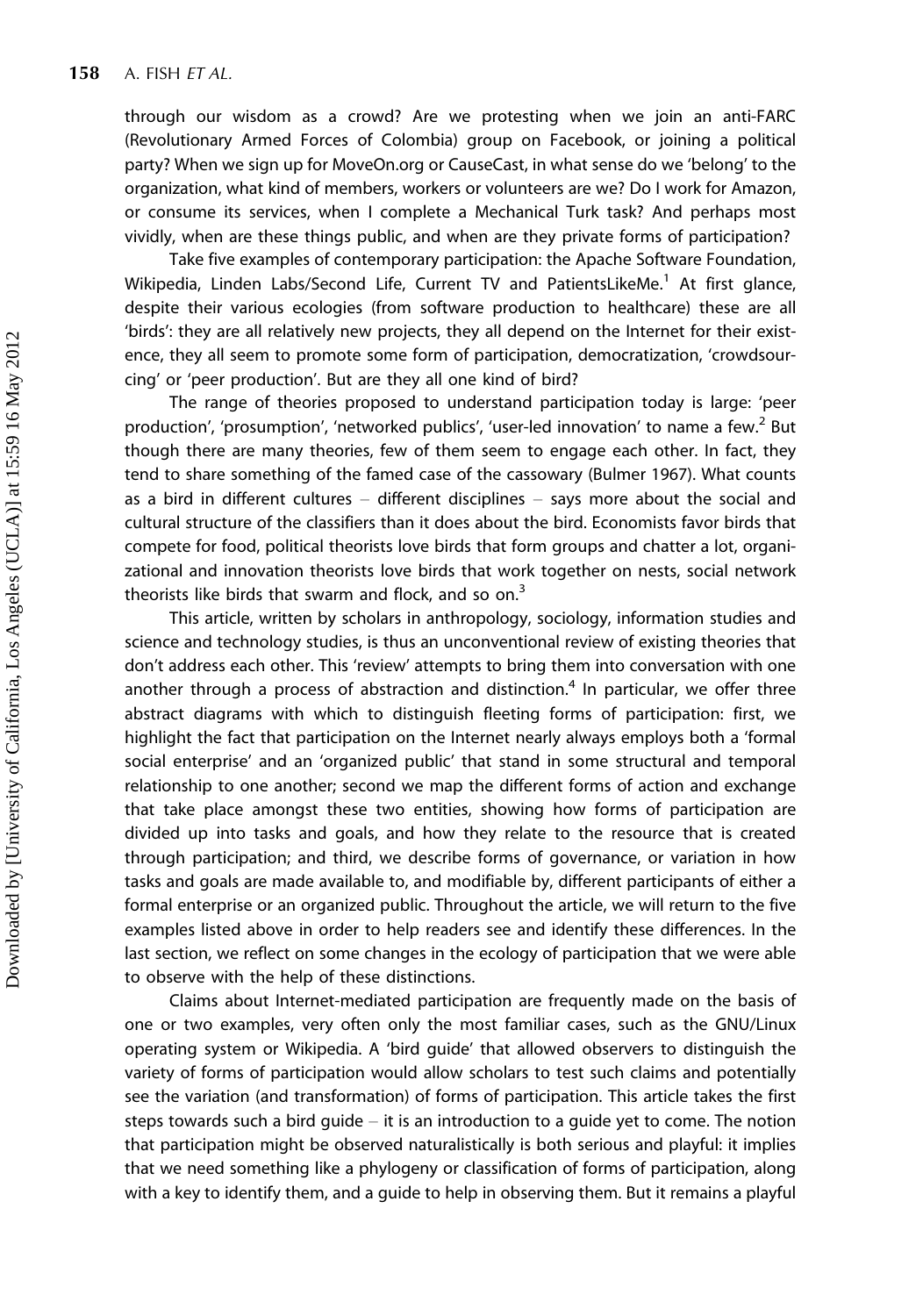framework intended to stimulate thought, and not restrict it by an adherence to the ornithological or evolutionary sciences.

Field guides provide a record of differences that are not always immediately visible to an observer, a tool for distinguishing markings, sounds, behaviors, etc. As Law and Lynch (1988) pointed out in a famous article on bird watching, field guides are an unusual but common tool in both amateur and professional contexts. Field guides employ naturalistic assumptions (forms of participation exist in particular habitats and can be distinguished from one another), they are authoritative (a slightly different appearance in nature does not render the guide incorrect or useless, but rather makes the user question what they are seeing), they employ a picture theory of representation (an illustration that is realist, but highly conventional), and they strategically employ textual descriptions, indexes, maps and other tools of organization (Law & Lynch 1988, pp. 277-278). To these basic criteria, we might add that field guides tend to organize birds by geography or ecology (e.g. common mountain birds, or Peterson's Field Guide to the Birds of Texas), and presume a rural, wilderness setting as opposed to an urban or densely humanly populated one (reducing or avoiding the problem of reflexivity when particular birds are observed in cities as part of a human-made ecology).

The analogy with the birder's guide illustrates one goal of this article: the point of birdwatching is not simply to see birds, nor even to see a bird no one has seen before, but to see changes in an ecology. Birds are also signs, and so are instances of participation. Participation is neither simply good nor bad (despite the frequent positive valence it is given), and not all forms of participation imply 'democratization', 'the wisdom of crowds' or 'exploitation'. Without a guide to identifying differences in participation, however, all forms look the same, and every instance confirms a theory rather than testing it. A field guide would allow one to observe, compare and contrast forms of participation; to ask when and where different forms occur; to ask how healthy the 'ecology' of participation is; to ask what forms of participation are emerging, what forms are going extinct, and with what consequences?

The first step towards such a field guide is not simply to classify. Rather, it is to theorize the mode of classification and distinction itself. If the Internet and its enterprises were really to be approached naturalistically, then the status of current scholarship is pre-Linnean, at best: we have no solid criteria for distinguishing species or even kingdoms of participation. As such our approach here could be understood as an attempt to theorize the mode of classification appropriate to Internet-based forms of participation.

The analogy with a birder's guide is also limited in that observing participation is not about seeing, it is about conceptual analysis. Whereas birds are an exemplary object for the 'descriptive organization of seeing' (Law & Lynch 1988), participation on the Internet is not visual per se. Rather, what at first seems obvious  $-$  'participation'  $-$  is precisely what is obscure. Thus, the abstractions we offer here are intended to reorganize the 'field of vision' itself, in order to facilitate the kind of comparison and contrast we associate with birding, and to demonstrate how instances of participation can be understood to respond to the same *problematization* of action and organization introduced by the Internet.<sup>5</sup>

There are two organizing features of this conceptual analysis. One is the variation in forms of participation across many different domains: economy, politics, social life, aesthetics, religion, etc. The other is the empirical fact of the Internet as a platform for participation. The contemporary ecology of participation is clearly related to the Internet, but the Internet is not the cause of participation. As a platform, the Internet is specific: it is not information and communication technology generally, but a historically specific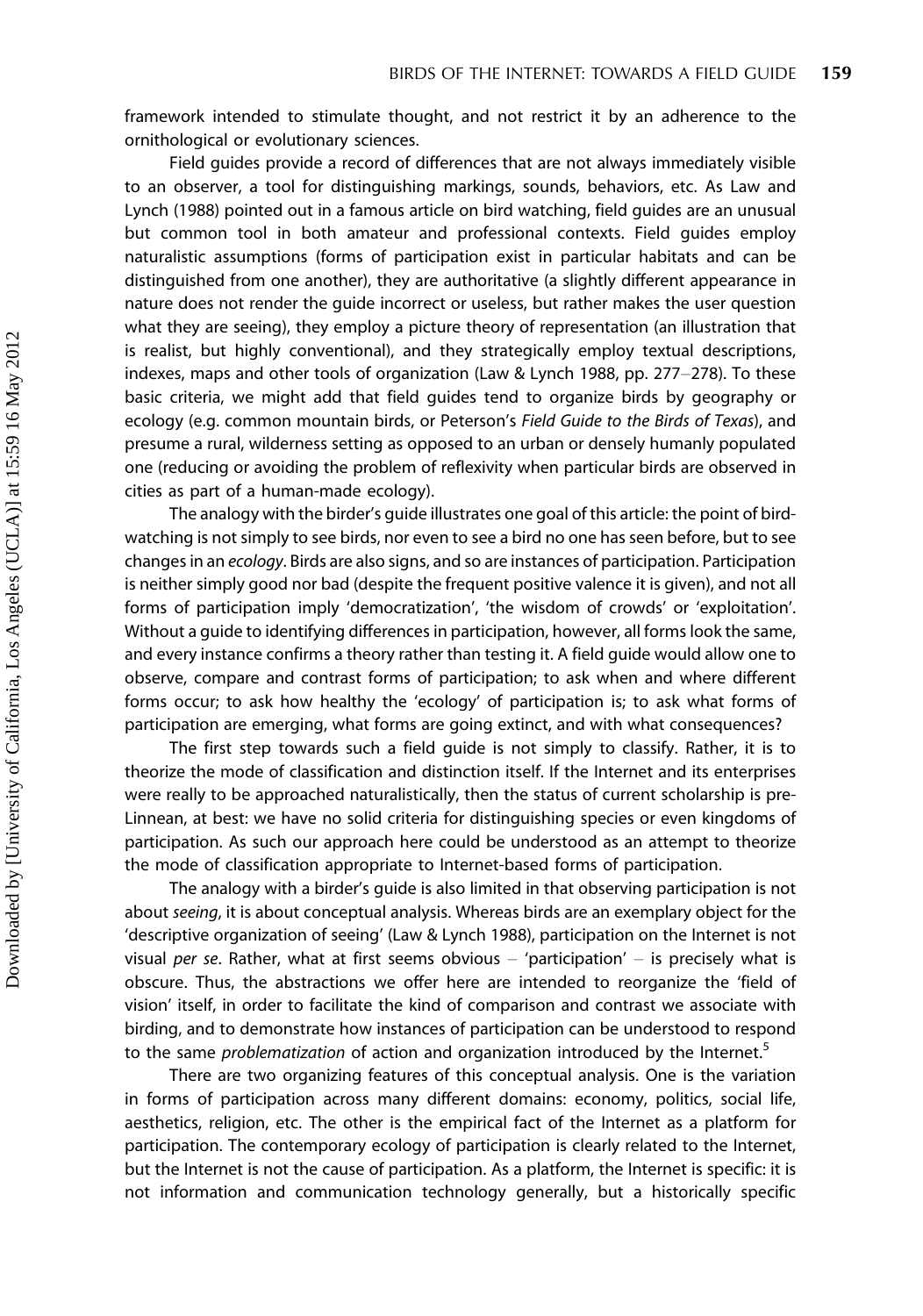configuration of hardware, software and protocols. As such, it is also subject to change, consolidation or fragmentation related to economic, technical and financial forces  $-$  and such changes will have specifiable effects on forms of participation. Technologies and practices such as email, chat, blogs and blogging, tweeting, or social media apps depend on the Internet, but cannot be reduced to it.<sup>6</sup>

The suggestion that there is a diverse ecology of participation, therefore, is what motivates the focus on the Internet as a platform, seeing that diversity can and should be related to the technical and social state of the Internet (its commercial structure, questions of 'net neutrality', access, filtering, as well as its global variation). Observing participation without any guide to its diversity is like watching birds with no sense of what distinguishes them other than that they fly and squawk (when of course, many do neither). Rather than lumping every instance of Internet-mediated participation into boxes labeled 'digital culture', 'virtual reality', 'online community' or 'network society', a field guide could aid in observing differences and testing, rather than proliferating classifications.

### Distinguishing Forms of Participation on the Internet

### Range: Publics and Organizations

Most of the contemporary approaches to Internet-mediated participation begin, either implicitly or explicitly, with one of two over-determined analytical categories: publics or organizations. Clay Shirky's widely read pop-theory of social media (2008) bore the subtitle 'organizing without organizations'. Kelty (2008) introduced the term 'recursive publics' to account for the effect of the Internet on software production as a public good. The terms 'produsage', 'prosumption' and 'peer production' all gesture towards new forms of fuzzy organizational boundaries where the roles of consumers and producers are blurred. 'Participatory culture', 'democratization of production', and 'the end of the gatekeeper' all suggest an unlikely efflorescence of public power or a sudden world-historical surplus of good feeling, intrinsically motivated creativity, or 'cognitive surplus' (Shirky 2010) on the part of both individuals and organizations.<sup>7</sup>

While the literature on publics and organizations is clearly immense, and in constant dialogue with the empirical record, a particular puzzling problem related to these categories emerges in many empirical cases of Internet-mediated participation today: it is often simply not clear whether one is in an organization or in a public (or in neither). A few broad classical distinctions will help illustrate this point. Organizations have an outside or environment made up of either individuals or other organizations which are cast in the role of client, consumer, customer, patron, citizen, competitor, stakeholder, user; and organizational studies, amongst other fields, has produced many variations on this definition (Scott 2004). Opposite, public sphere theory presumes that it is (powerful) organizations (governments, churches, corporations) against which publics are oriented as critical entities, as components of a civil society, a public sphere, the general public, or the multitude.

Figure 1 lists some criteria that distinguish publics from organizations. Weber classically defined organizations as a 'closed social relationship' or one that limits the admission of outsiders (Weber 1968, p. 48). Organizations manage action and generally rely on hierarchies of command and control (or staff with legitimate authority), while publics are theoretically open to anyone and encourage critical debate. In Habermas' formulation, the public sphere is the paradigmatic space of communicative action, and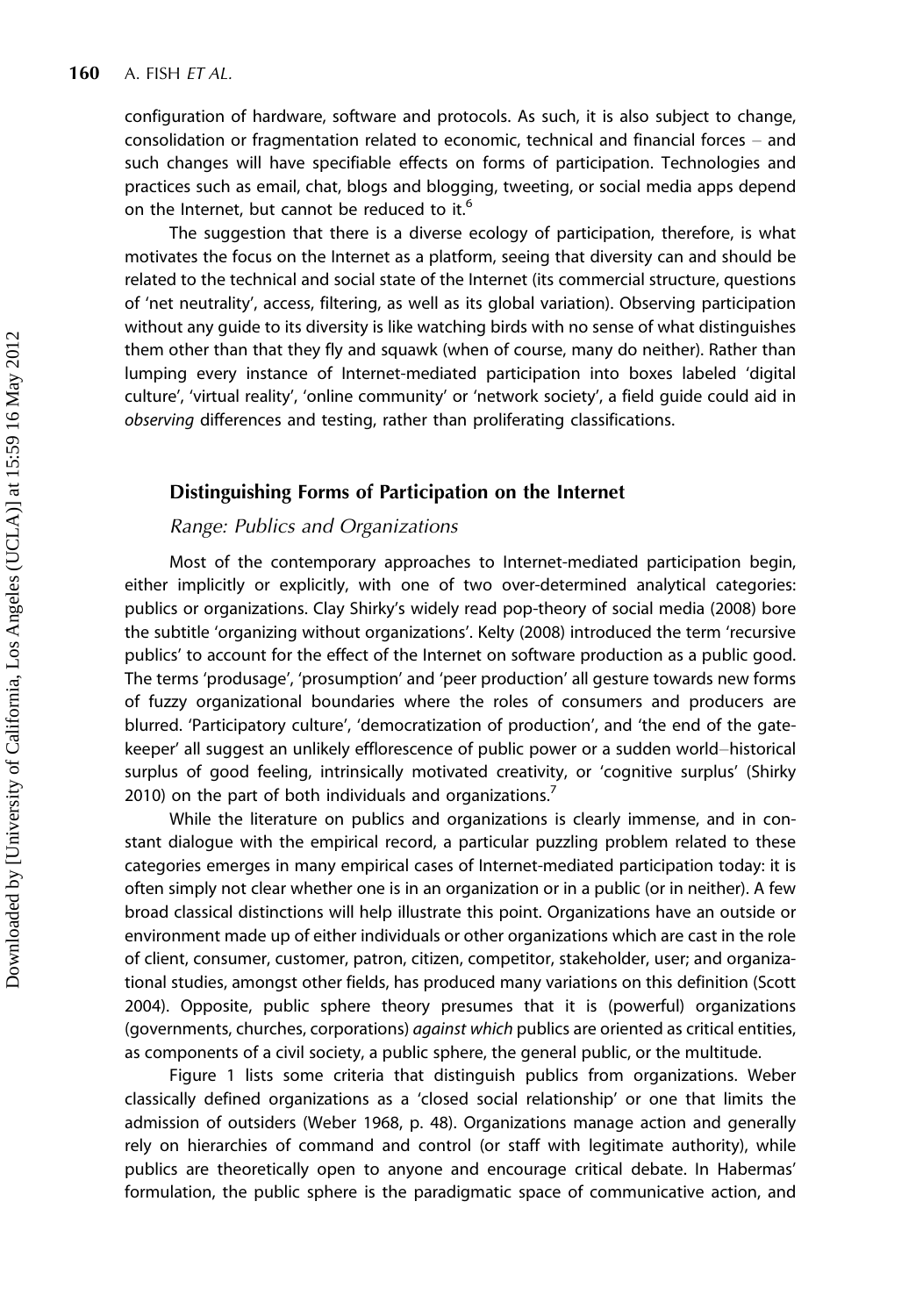|                             | <b>Crganizations</b>                  |
|-----------------------------|---------------------------------------|
| voluntary membership        | selective membership                  |
| open critical debate        | managed communication                 |
| independent $\triangleleft$ | beholden to stakeholders/shareholders |
| speculative discourse <     | defines doable problems               |
| self-amending               | rigid structure to reduce uncertainty |
| deliberative <              | action-oriented                       |

#### FIGURE 1

Examples of classical distinctions between organizations and publics.

specifically of rational-critical argument (Habermas 1991). Organizations have also been defined according to whom they serve (owners, managers, shareholders, stakeholders and the public); by contrast, the public is often defined as an independent sphere that serves only itself, or an idealized will expressed by all citizens (Anderson 1991; Taylor 2004).<sup>8</sup>

In the twentieth century organizational theory, organizations were defined as entities that reduce uncertainty (Coase 1937), define doable problems, and introduce efficiency by reducing transaction costs or taking advantage of economies of scale. Publics, by contrast are not defined in terms of economic efficiency or size, but in terms of their deliberative capacities, their ability to intervene through speculative, qualitative and discursive engagement with organizations.

Finally, as Warner (2002) has pointed out, perhaps a key aspect of publics is that they exist only when they are addressed as such, and when they pay attention as such  $-$  they are temporally and discursively constituted by constant attention and circulation of discourse about specific issues. Organizations are by definition legally and metaphysically independent individuals that persist through time, even when not being addressed and/or when they do not pay attention to that address.

In the context of the Internet, distinguishing publics and organizations is becoming harder. As organizations take on some of the qualities of publics, such as submitting themselves to more direct and uncontrolled critique by non-members, so do publics appear more and more *organized*, and less ephemeral. In some instances, the constitution of publics by mere attention is replaced, by virtue of the features of the Internet and its associated technologies, by some of the capacities once reserved for organizations, especially in the domain of activism and political organizing (Juris 2008; Lovink & Rossiter 2005; Coleman, Lovink, Rossiter & Zehle 2009). And similarly some organizations can seem less coherently organized than they once did - more open to critique, reformulation and response.

Figure 2 represents some of the terms and problems that appear in between these classically opposed concepts. Membership is no longer an easily defined category in a society of freelance work, serious amateurs, casualized labor forces, and the ubiquitous need for user accounts and passwords to gain access to any kind of discussion or action with other (geographically distributed) people. Any of the recent examples illustrate the 'organization-ification' of publics: Facebook-organized protests against FARC in Colombia in 2009, the 'Twitter' revolution in Iran in 2009, or the effects of the blogosphere on politics across the globe (Esfandiari 2010; Sreberny & Khiabany 2010).

Not unrelated, open debate in a public sphere has seen severe restriction through various legal means, most prominently the use and abuse of copyright law, contract law, libel/slander law and terms of service agreements that seek to use legal means to restrict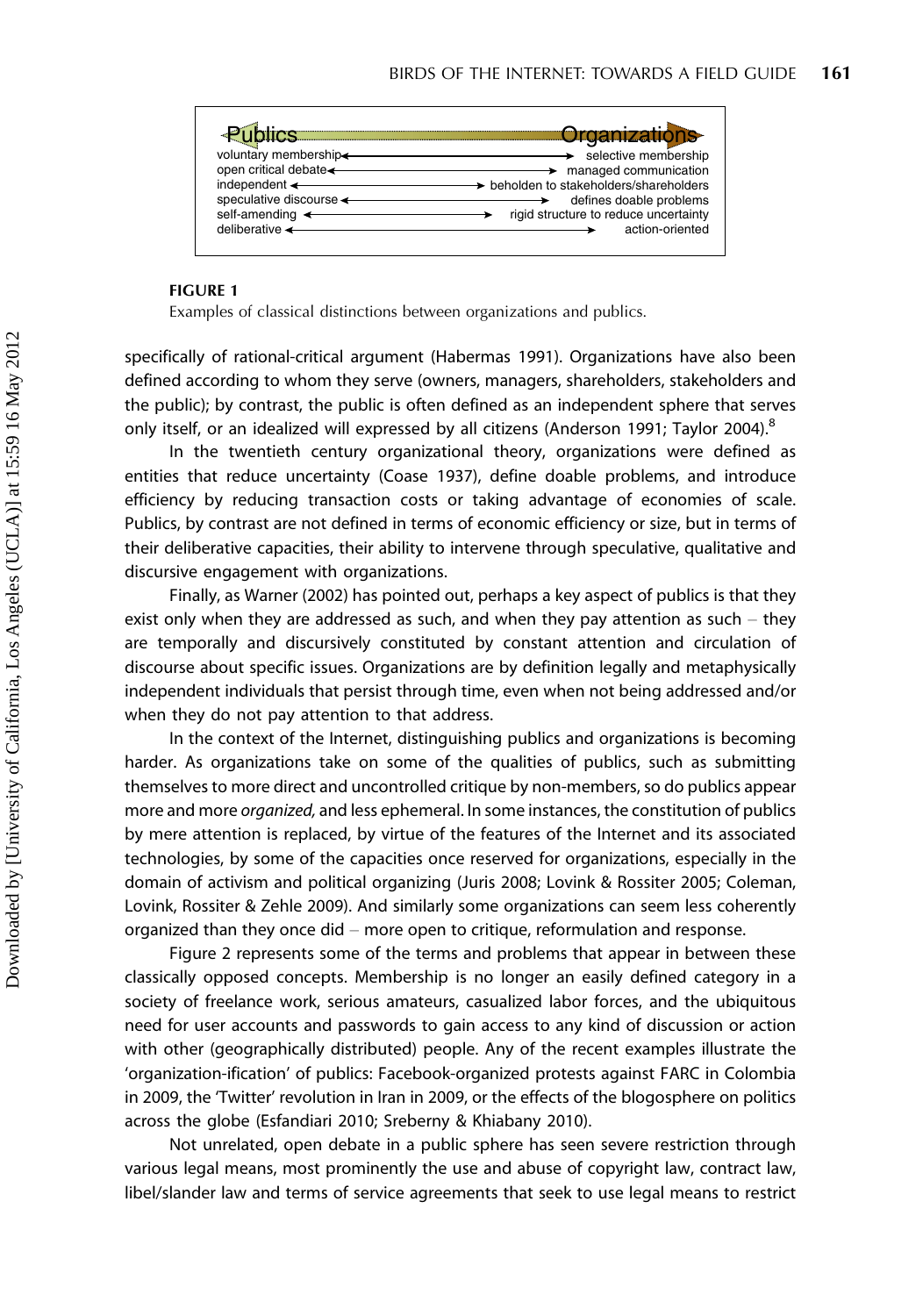

#### FIGURE 2

Examples of new concepts and objects that blur the line between publics and organizations.

debate, curtail sharing, fight 'piracy' of ideas and content, and/or regulate speech for a range of different reasons (Vaidhyanathan 2003; Boyle 2008; Coleman 2009). Corporations and other organizations cannot directly control the speech of non-members, and so copyright law amongst others has become a key tool of indirect control.

The vaunted independence of public spheres is also much confused in the contemporary moment, given the level of technical dependence and the complexity of the technical and legal infrastructure that facilitates communication amongst publics. Finally, and perhaps most salient from a cultural perspective, many contemporary endeavors no longer draw a distinction between the deliberative and critical function of a public sphere and the action orientation of organizations, but instead seek ways to express political discontent or solve social problems through direct action. Social entrepreneurialism and Free Software/Free Culture movements starkly represent aspects of this change. Though the terms public and organization (like 'community' and 'network') seem more appropriate to some projects or groups than others, they remain too vague to help understand variation and similarity across them all, and fail to indicate what might be occurring, or at stake, in the promotion (or critique) of participation.

#### Habitat: Where to Look for Participation on the Internet

In identifying instances of participation, it is necessary to understand both features of the ecology and features of participation. The ecology of interest is defined by particular capacities of the Internet: coordination across boundaries (formal organizational, geographic, cultural), tools for generating social networks (i.e. rapidly proliferating and strengthening ties amongst people), rapid and real-time communication tools that operate across diverse devices (PC, phone, game console, etc.), infrastructures that facilitate scalability and growth (protocols, standardized commodity hardware), and tools which integrate managerial and technical tasks (e.g. version control, bug tracking, user accounts). Participation may be understood broadly to occur wherever group entities (organizations, firms, networks) actively interact with large numbers of individuals who are not a priori identified. These individuals can range from unidentified professional experts to amateur journalists and 'citizen scientists' to activists, concerned citizens or other members of the public. Forms of participation can also be identified by their rhetorical 'coloration', wherever new forms of 'democratic' and 'open' participation are enthusiastically and often unquestioningly promoted, pursued, or critiqued. As in bird watching, coloration can be deceptive in identifying forms of participation, given the large number of species that use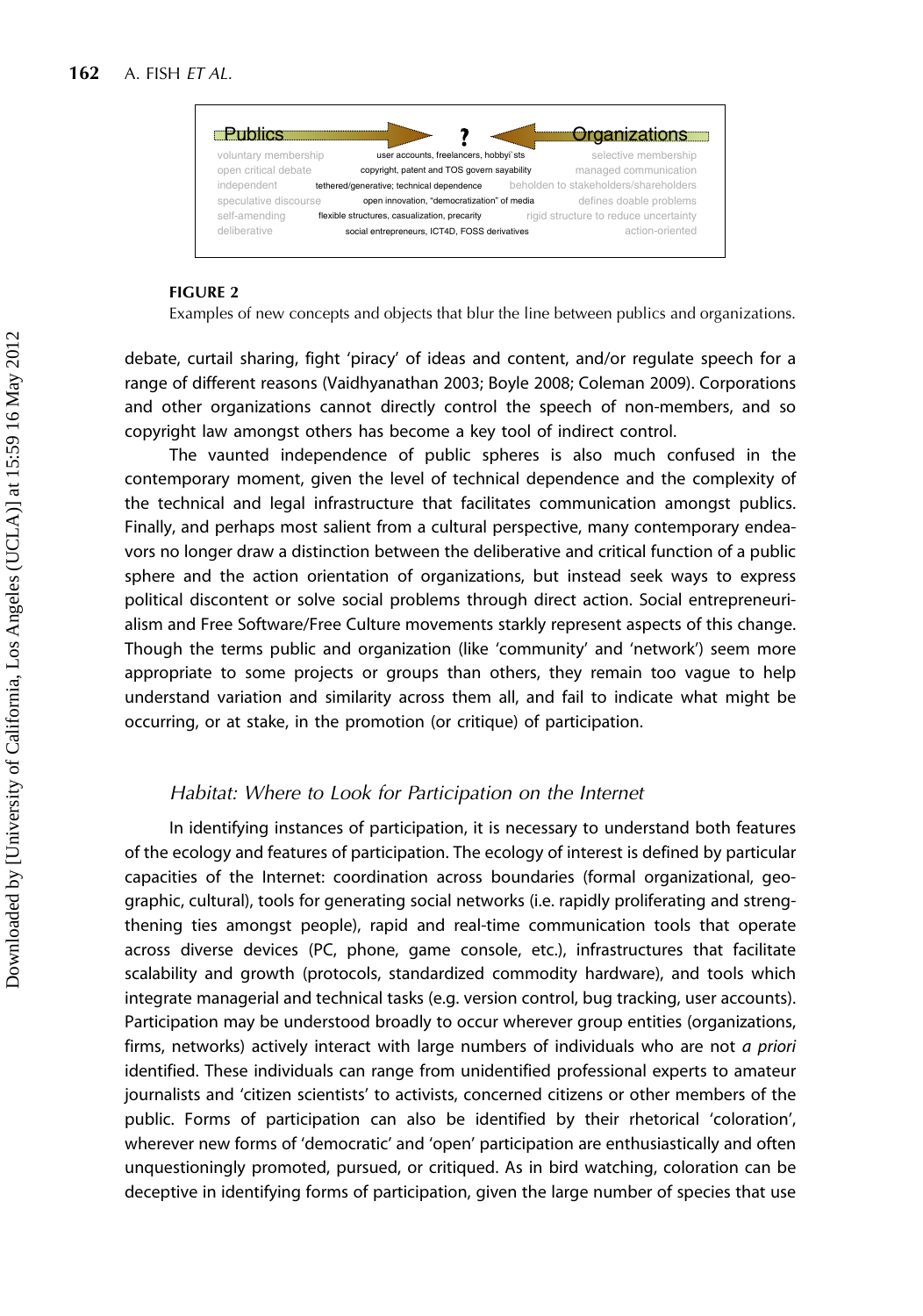#### TABLE 1

Types and specific instances of entities that rely on or facilitate new forms of internet-mediated participation. Entities in bold are analyzed in the text.

| <b>FOSS Projects</b><br>Dyne.org   | <b>New Media/Game/SE</b><br><b>Projects</b> | <b>Science/Medicine/Education Projects</b><br>SETI@home/NASA |
|------------------------------------|---------------------------------------------|--------------------------------------------------------------|
| Blender/Blender Institute          | Blip.tv                                     | 23andMe                                                      |
| Apache/Apache Software             | Indymedia Network                           | Personal Genome Project/Church                               |
| <b>Foundation</b>                  | CurrentTV                                   | Lab, Harvard                                                 |
| Python/ Python Foundation          | Revver                                      | SNPedia                                                      |
| KDE/KDE e.V.                       | Digg                                        | Innocentive                                                  |
| Wikipedia/Wikimedia                | Second Life/Linden Labs                     | Registry of Standard Biological                              |
| <b>Foundation</b>                  | Causecast                                   | Parts/BioBricks Foundation                                   |
| Wikia/ Wikia Inc.                  | Samasource                                  | PatientsLikeMe.com                                           |
| OLPC/MIT Media Lab                 | Mechanical Turk/Amazon                      | Cnx.org/Rice University                                      |
| Linux/Linux Foundation             | YouTube/Google                              | Lybba                                                        |
| FreeBSD/FreeBSD Foundation         | Facebook Inc.                               | Public Library of Science (PLoS)                             |
| Mozilla Project/Mozilla Foundation | Razorfish, Inc.                             |                                                              |
| Debian/Software in Public Interest | Flickr/Yahoo                                |                                                              |
| Ubuntu/Shuttleworth Foundation;    | MySpace/News Corps                          |                                                              |
| Canonical Software                 | PRX.org                                     |                                                              |
| MySQL/MySQL AB/Oracle              | Kickstarter                                 |                                                              |
| OpenOffice.org/Oracle              |                                             |                                                              |
| Symbian/Symbian Foundation/Nokia   |                                             |                                                              |
| Fedora/Red Hat                     |                                             |                                                              |
| GNOME/Ximian/Novell                |                                             |                                                              |
| Eclipse/Eclipse Foundation/IBM     |                                             |                                                              |

mimicry to attract attention. Table 1 includes a list of endeavors that meet some or all of these criteria. Specific examples addressed in this article are in bold.

#### Nest: Weak and Strong Organization

The ability to effectively identify instances of participation in the wild requires one to see past the conventional opposition between organizations and publics because features of both are almost always present. Nonetheless, any given instance of participation will evidence both a Formal Social Enterprise (FSE) and an Organized Public (OP) (Figure 3). The point of this distinction is to capture a simple tension between formal and informal organization. On the one hand, a Formal Social Enterprise is defined as any organization with a formal, especially a State-sanctioned legal and/or regulated existence, such as a forprofit or non-profit organization, a foundation, or a university research center. Members of the organization are contractually obligated to it, and those obligations mediated by legal, technical and social tools such as salaries and employment contracts, ID cards, offices, letterhead and email addresses, a sense of identity as an insider, a role as a manager, an employee, a consultant, a board member, an advisor, etc. Such enterprises can be organized horizontally, vertically, loosely networked or densely and hierarchically controlled. FSEs limit social access and define decision-making power. In this sense they are clearly on the 'organization' side of the organization/public divide.

Opposite the formal organizations with their contracts and historically recognized modes of belonging are OPs. OPs differ because belonging and membership in the OP is informal, temporary, and constituted primarily through attention. Depending on one's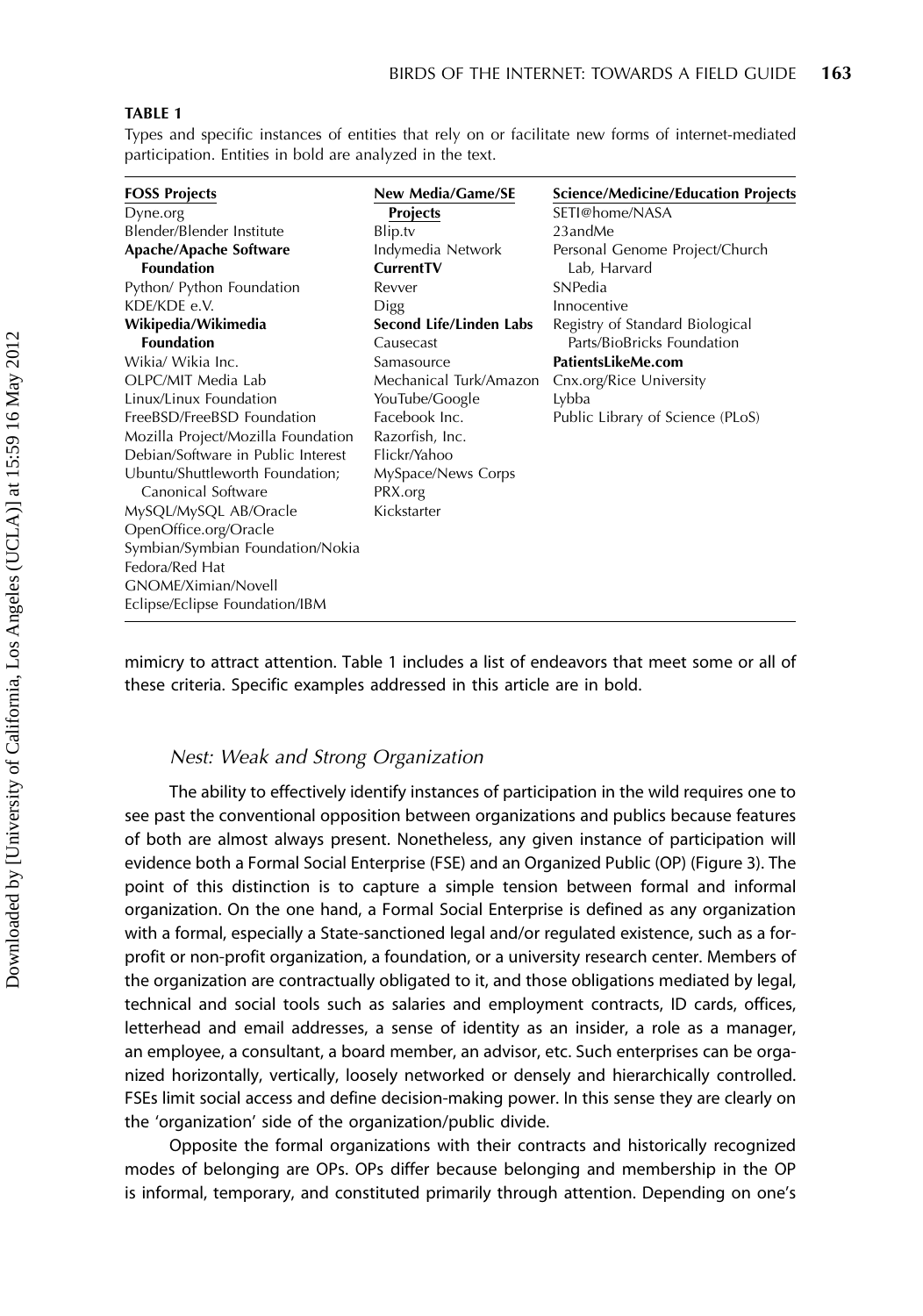

#### FIGURE 3

The structural relationship of Formal Social Enterprises and Organized Publics.

commitments and capacities, one could belong to several different OPs at the same time (and, hence, there may be more or less overlap across any given set of projects, as depicted in Figure 3). Warner (2002) defines publics as *ad hoc* entities that come into existence only when addressed, and exist only while they pay attention to that address. In his definition the form of address is classically discursive: constituted through speech and writing addressed to an imagined public that can read and respond, directly or indirectly. OPs are conceived here upon that model, but with a further stipulation: the OP involves all those individuals who are connected, via some technical affordance (social network, mailing list, mobile device, user accounts, consulting relationship) to each other and to the FSE, but who are not members of the FSE. This minimum level of technical interdependence of OP members suggests that Warner's model of publics as constituted through mere attention either does not apply cleanly to OPs, because it does not capture the material nature of attention constituted technically (i.e. through software-mediated infrastructures of circulation) and not only discursively (i.e. communication media, including speech and writing) especially when technology and media render attention highly variable among ostensible members of the public (i.e. users who are unevenly aware that their participation is part of the value generation model of the enterprise).

OPs themselves may have varying degrees of hierarchy and structure, despite a tendency in the media and some scholarly literature to refer to them as amorphous, anarchic or self-organizing. Free and Open Source Software (FOSS) communities evidence clear, but highly variable, organizational structures (Weber 2004; Feller, Fitzgerald, Hissam & Lakhani 2005). Wikipedians have over time evolved a 'hidden order' (Viégas, Wattenberg & McKeon 2007) that is enforced through apprenticeship, communication of norms and censure. FOSS projects are frequently governed by norms and moral imaginaries that are communicated horizontally amongst participants. Some projects have formalized the apprenticeship process, as in the case of the Debian New Maintainer Process studied by Coleman (2005).

OPs and FSEs are in turn distinguished from a 'general public' (or in Warner's terms as 'a public' rather than 'the public'). A general public or 'the public' cannot be said to exist as an actual entity, but only as a virtual entity in the imaginations, plans, designs and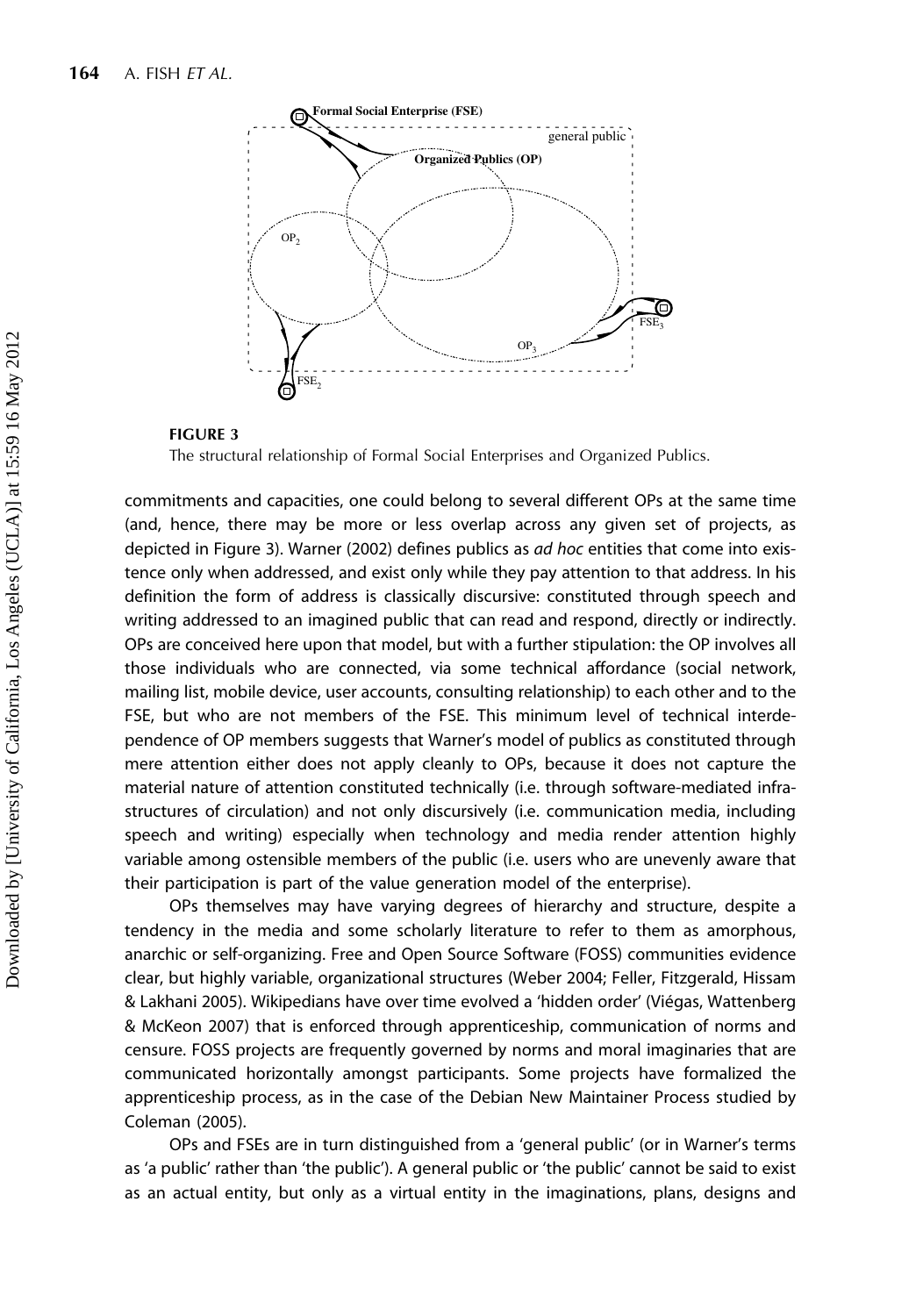expectations of people and associations of people. What is important is that the boundary between a general public and an organized public is porous, and the boundary between a general public and an FSE is not (represented in the Figure 3 by the path of the dashed line). To put it more precisely, OPs become real instances of a virtual 'general public' instantaneously: as soon as a group of individuals begin to pay attention to something, and continues so long as they interact with others who are also paying attention. This could mean watching a video online, signing up for an account or beginning volunteer work such as reporting a bug in software, etc. Almost by definition, OPs are defined such that 'anyone can join' - anyone can sign up for a Facebook account; anyone can edit a Wikipedia page; anyone can shoot and upload a YouTube video; anyone can download the SETI@home software and install it.<sup>9</sup>

By contrast, FSEs are not formed as instances of a general public; they are not formed by mere attention but by formal two-way recognition. Signed employment contracts, salaries or other forms of official recognition are the relevant signs of participation in an FSE, whereas attention and address are those of participation in an OP. Needless to say, a select few can be members of both, which we address below in terms of governance.

## Season: The Formation and Memory of FSE and OP

A second distinction concerns the temporal relationship between FSEs and OPs. Given the capacities and affordances of the Internet today, it is possible for at least two kinds of formation to occur (Figures 4 and 5). By formation we mean the original constitution of a recognizable entity  $-$  which does not necessarily imply de novo creation, but which members and participants nonetheless experience as a new beginning.

On the one hand, an association of people engaged in action of some kind (e.g. solving a problem, building something, writing, raising money) can associate for a given purpose and over time and the addition of members, develop ad hoc relations of governance that coalesce into a FSE.

Examples of this kind include the creation of the Linux Kernel and the eventual formation of the Linux Foundation, or the group of people who created the Apache web server in the early 1990s and the eventual formation of the Apache Software Foundation (ASF). Apache was born out of an academic research project (Rob McCool's httpd at the National Center for Supercomputing Applications of the University of Illinois, Urbana-Champagne), but gained an identity and a new name when the software was re-written and re-circulated to a group of interested software hackers (Kelty 2008; Mockus, Fielding & Herbsleb 2000). Over time active programmers on the project developed its famed



#### FIGURE 4

Temporal formation of a Formal Social Enterprise out of an Organized Public.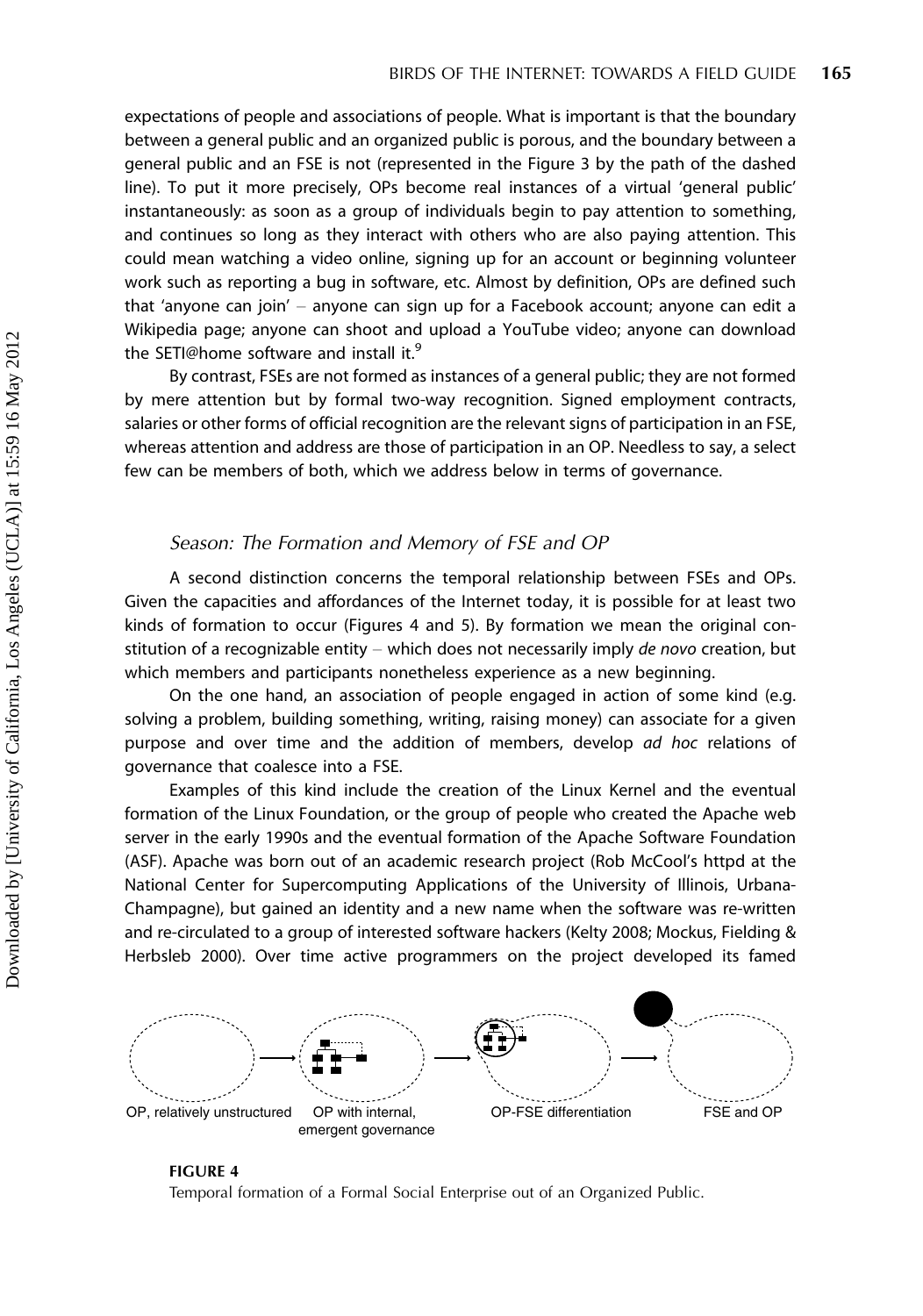

#### FIGURE 5

Temporal formation of an Organized Public out of a Formal Social Enterprise.

'meritocratic' system of governance, introducing a hierarchy with long-term respected members of the OP serving as board-members of the Apache Software Foundation a legal foundation that would manage copyright, patent and trademark issues and serve other functions such as organizing conferences and voting on the inclusion of new members and projects under the ASF umbrella. The WinterCamp 09 report on 'organized networks' also reveals a number of cases that have formed in this fashion, including some social and political activist networks that have faced the challenge of institutionalization (Coleman et al. 2009).

A different formation takes place when an FSE is formed first (e.g. by legally incorporating, raising capital, creating a website/software service) and subsequently seeks to constitute or seed an OP through hiring, through the manipulation of social networks, through advertising, or by many other incentives to join.

Both Current TV and Linden Labs/Second Life are examples of this kind. Linden Labs was founded by entrepreneur Philip Rosedale with the specific goal of creating a persistent virtual world that would be open-ended and depend on the creativity and interaction of participants with each other. As Malaby (2009) details, as Second Life developed into an organized public, Linden Labs faced a variety of challenges of governance not only over its own staff of programmers, marketers, etc., but over the OP as well. One of the better-known cases includes the debate over allowing users to retain copyright over objects created in-world, instead of expropriating it to Linden Labs. Employees of Linden Labs are regularly in-world as part of their jobs, while players of Second Life very rarely visit the offices of Linden Labs.

The above diagrams both represent the same final relationship between the FSE and the OP, even though the process of formation is different. FSEs and OPs both possess  $interral structure - Figure 4$  represents one extreme with the classical organization chart, while Figure 5 represents the other with the supposedly flat network. In reality both FSEs and OPs can be expected to possess a mix of hierarchies and networks, changing over time.

We highlight this temporal dimension of the life cycle because, although it may not matter to the eventual organizational outcome of a particular project whether it starts one way or another, it can affect the subjective meaning and definition of goals, as well as the expectations about governance. 'Organizational culture' is seeded with the stories and expectations of the founders and early adopters. The perception of either an ad hoc, organic and bottom-up formation of an enterprise or a top-down, autocratic formation of an enterprise can have direct effects on the perceived authenticity of an endeavor, as well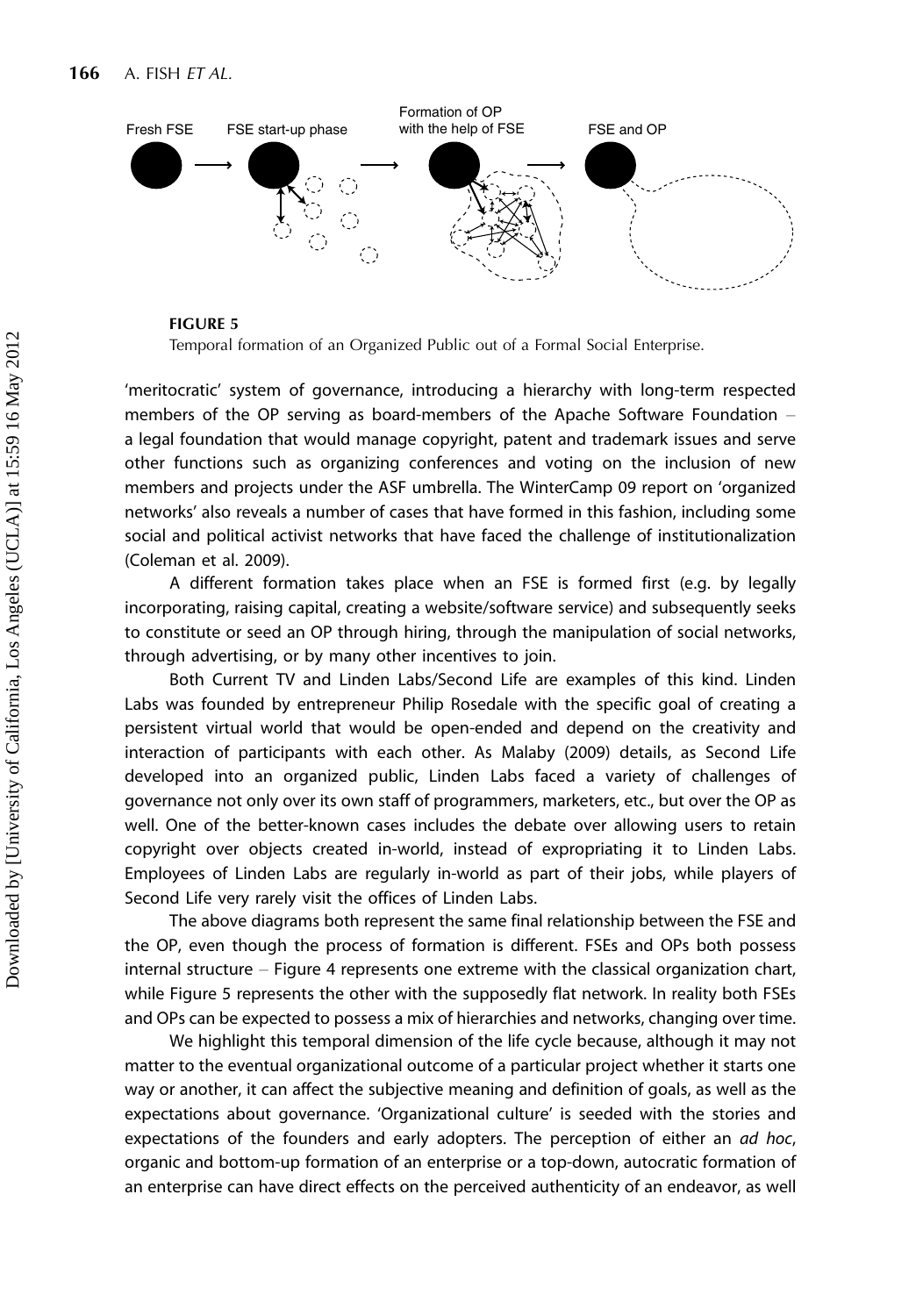as affect decisions about the relationship between the FSE and OP, which we outline in the next section.

Malaby (2009), for instance, details the deep role that Rosedale played in the culture and expectations of the company between 2000 and 2008 when he stepped aside. The so-called 'Tao of Linden' encapsulates, or blurs, in one document the goals of Second Life with those of the corporate culture of Linden Labs. As a result, employees are encouraged to perceive the 'culture' of Linden Labs as non-hierarchical, an FSE-as-flatnetwork, rather than a vertically organized corporate setting. Wikipedia, which is often treated as emblematic of Web 2.0 projects, is an even more distinctive case. Wikipedia geeks unfailingly retell the origin story of Nupedia, intended to be a free commercial peerreviewed encyclopedia. In the first 18 months it only had 20 articles, so in 2001, Wikipedia was then launched as a side project 'to allow collaboration on articles prior to entering the lengthy peer-review process' (Voss 2005) and in only six months, it had over 6000 articles. On the surface, this appears to be the success of an FSE constituting an OP that it then manages or oversees. However, Nupedia disappeared more or less immediately, and Wikipedia proceeded on a more or less ad hoc basis until the growth of the project necessitated the creation of a different FSE, the Wikimedia foundation. Wikimedia now does fundraising, oversees financial costs of hosting the encyclopedia, manages copyright decisions and hosts the annual Wikimania conference, among other things. Seen from this perspective, Wikipedia follows the trajectory of an OP giving rise to an FSE and in terms of myth and memory, it is this ad hoc, unbridled growth and community governance of the project that dominates memory, whereas Nupedia has become an emblem of the perceived failures of top-down organization and control.

## Behavior and Physiology: Resources, Tasks and Goals

Resources. The FSE/OP distinction and its temporal formations serve as a starting point for exploring in more detail the relationship between the two, and ultimately the way that relationship distributes rights, power and resources under the label of 'participation' or 'democratization'. For every FSE/OP there is at least one resource at stake. By resource we mean whatever is produced that is most valued by both the FSE and the OP. The term is deliberately vague in order to resist identifying the object of value with a technology, consumer product or service  $-$  it could just as well be knowledge, volunteer hours, or editorial decisions. Central to the identity of the resource is that it be created or distributed through collaboration, 'peer production', re-mix and/or aggregation. A resource can be a product (software in the case of Apache) or a process (the 'editorial' function of Wikipedia, which is arguably more valuable than the content itself), the algorithmic result of a set of simple tasks ('turkers' clicking on Amazon's Mechanical Turk), or aggregate data that is valuable only in large numbers (genotype-phenotype correlations from 23andMe customers, or symptom-treatment relationships in Patients LikeMe).<sup>10</sup>

Despite the fact that a great many resources are 'free' in one or more senses (gratis and free from restrictions), they must nonetheless be actively governed to be of value  $$ anything else is simply an abandoned project. A basic abstract schematic of the structure of organized action can be represented as a process whereby an FSE and OP set goals and engage in tasks in order to produce a resource (Figure 6).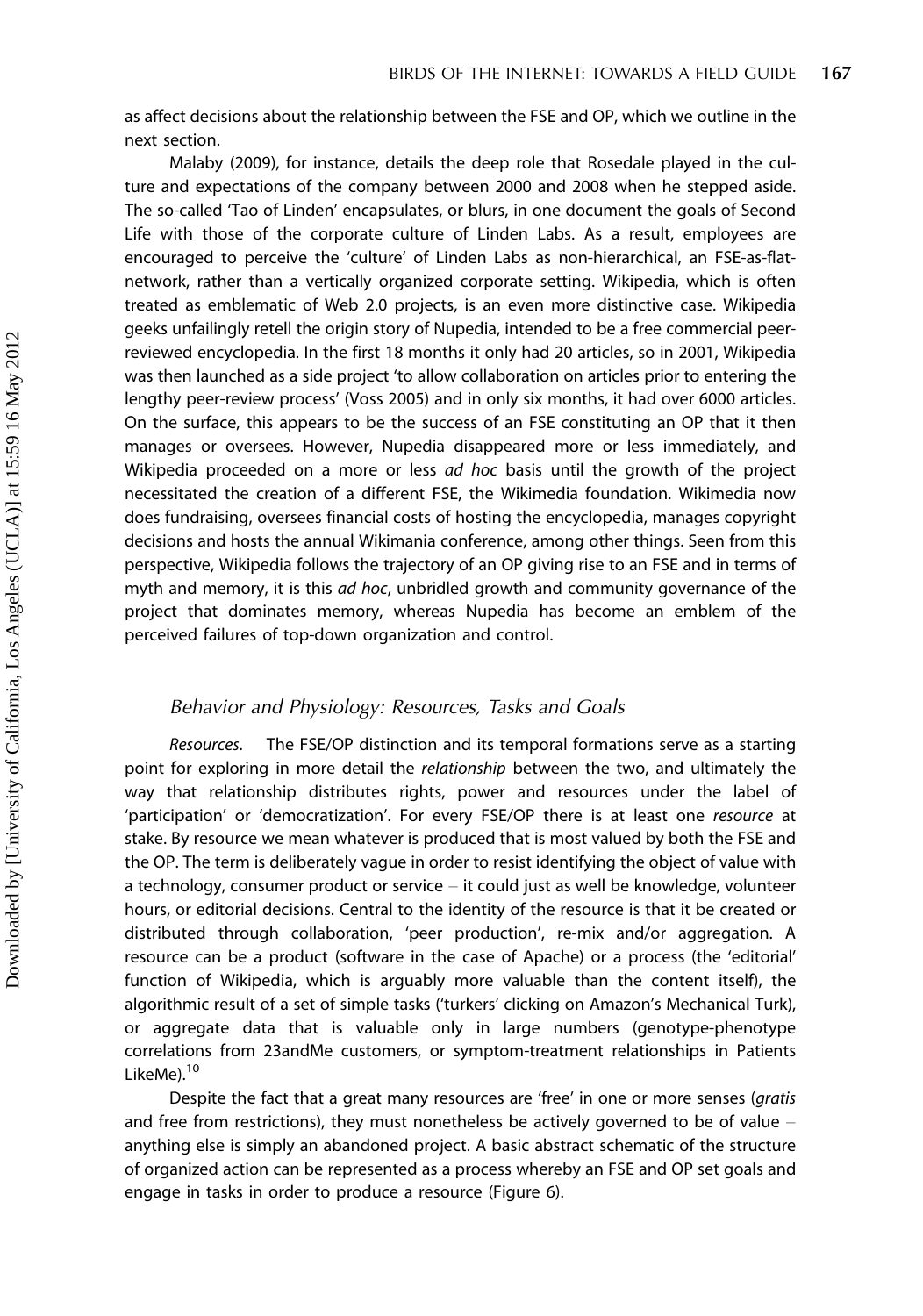

#### FIGURE 6

Conceptual relation amongst resources, goals and tasks undertaken through participation.

This abstract diagram represents a set of questions that could be asked, or further specified, of any given instance of participation: what is/are the resource(s)? What rights to a resource do people in an FSE have vs. the rights of those in an OP vs. those of everyone else (the multitude/general public)? Who decides goals and who has ultimate authority over a resource? Who manages tasks, assigns them or encourages participation? How modular/granular are tasks? What is the cost of performing a task? Who can use, change, fork or make claims about a resource? Who takes legal responsibility for a resource? Who is the maintainer of last resort?

In the case of Apache and Wikipedia (and Free Software generally), the governance of property relations, specifically copyright, is central to the endeavor. Copyleft licenses create a specific form of commons (different from a public domain) that constrain the appropriation of resources by any particular person or organization (whether OP or FSE), and facilitate re-use or remix (Benkler 2006; Lessig 2004; Jenkins 2006a; Hess & Ostrom 2007; Boyle 2008). Current TV, PatientsLikeMe and Linden Labs do not use copyleft licenses to govern property relations and manage their resources, but rely instead on terms of service (TOS), formal employment contracts, or end user license agreements (EULA) to do so. Such a distinction is frequently missed or ignored by observers.

Zittrain (2008) has refined this approach somewhat by distinguishing tethered and generative resources. In addition to copyleft licenses, Zittrain's distinction concerns the management of the infrastructure through which resources are available. Generative resources are easily available, without the permission of any FSE, for re-use, improvement, or transformation, whereas tethered resources are managed at the sole discretion of the FSE and require either legal or technical permission in order to be modified.

Both Apache and Wikipedia are generative resources: they can be modified or transformed, legally and technically, without the permission of the Apache Software Foundation or Wikimedia respectively; FSE and OP are legally equivalent to each other in terms of ownership and access rights. Practically speaking, the FSEs are necessary to facilitate this situation and so retain some forms of direct control over the persistent availability of the resource (i.e. whether the servers stay up and the electricity/hosting bills get paid). By contrast, Current TV and PatientsLikeMe are both tethered resources: both the infrastructure and the content are controlled and restricted in various legal and technical ways limiting the modification of the sites and republication/rebroadcasting of content. The value of PatientsLikeMe as a resource rests primarily in the aggregation of the data in one place  $-$  but the modes and technologies of aggregation are not available to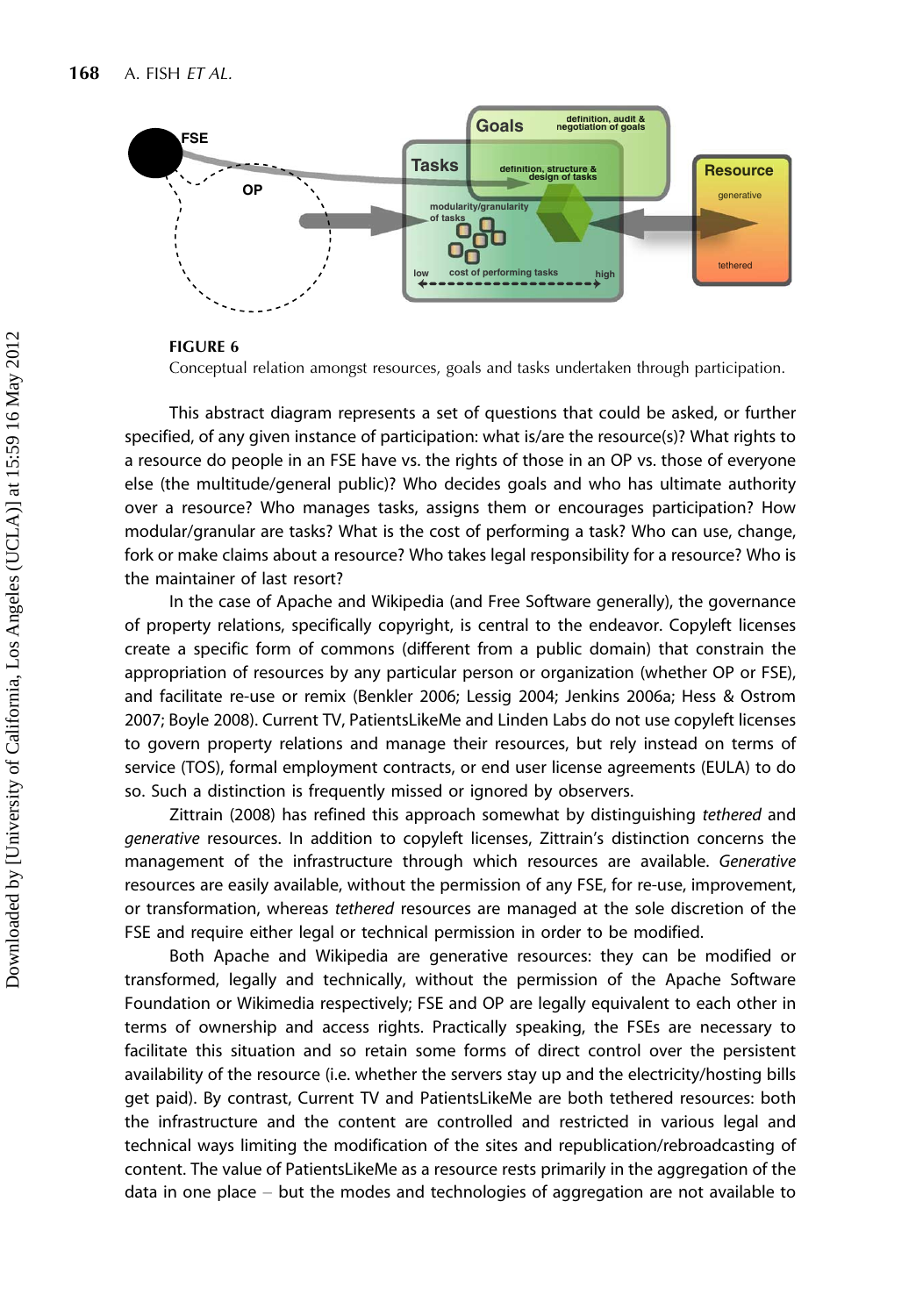anyone other than the FSE, and each individual in the OP edits only his or her own profile and data. Second Life is a mixed case: the world within is generative, limited only by the time and creativity of those who work within its constraints, and is in fact governed by copyleft licenses that allow users to retain rights to what they create in world (see especially Boellstorff 2008 for details). The platform, by contrast, which is controlled by Linden Labs, cannot be legally or practically changed or reused by anyone without the FSE's (Linden Labs) permission and oversight (barring criminal activity, of course).<sup>11</sup>

Goals and tasks. Also observable in practice are the various activities that go under the label of participation: in particular the goals and tasks that individuals design and execute. Goals may be implicit or explicit, and tasks can be voluntary (self-chosen tasks that require some minimum level of conscious effort), assigned or even involuntary (tasks which people may not know they are performing, such as strengthening links by clicking on them or other forms of contribution of data that are aggregated, visualized or redisplayed by the FSE). The variation in goals and tasks indicates whether FSEs and OPs are tightly or loosely coupled, and says something about the relationship of mutual obligation and responsibility. The design and execution of goals and tasks can be divided according to questions of governance and outcomes and are summarized in Table 2.

Goals are easy to observe at a surface level in the form of mission statements or philosophies. How they are formed and debated, however, can be much harder to

#### TABLE 2

Governance and outcomes of goals and tasks.

|                 | Goals                                                                                                                                                                                                                                                                                                                                                                                                                                                                                                                                                                                                                                                                          | <b>Tasks</b>                                                                                                                                                                                                                                                                                                                                                                                                                      |  |  |
|-----------------|--------------------------------------------------------------------------------------------------------------------------------------------------------------------------------------------------------------------------------------------------------------------------------------------------------------------------------------------------------------------------------------------------------------------------------------------------------------------------------------------------------------------------------------------------------------------------------------------------------------------------------------------------------------------------------|-----------------------------------------------------------------------------------------------------------------------------------------------------------------------------------------------------------------------------------------------------------------------------------------------------------------------------------------------------------------------------------------------------------------------------------|--|--|
| Governance      | *Mission statements, roadmaps, design<br>and integration. High-level discussion of<br>the what and why of a project. Reference<br>to original formation of project (FSE $\rightarrow$ OP<br>vs. $OP \rightarrow FSE$ ).<br>*Who sets goals? Who is involved in<br>the discussion? Are multiple different<br>goals possible, or is the project heavily<br>mission-focused? Are goals discussed in<br>private, amongst an open group, or<br>openly on a mailing list? Are past and<br>future goals clearly signaled? Does the OP<br>discuss, refine, influence or set goals, or is<br>the FSE solely in charge of them? How are<br>goals related to the prioritization of tasks. | *Integration of contributions,<br>management and negotiation of tasks<br>(charismatic leadership). Definition and<br>design of tasks (engineering leadership).<br>Hierarchy of decision-making power.<br>*Who is involved in the design of tasks<br>(OP or FSE or both)? Who is involved in<br>the management of tasks (editors,<br>sysadmins, other ad hoc hierarchies?).<br>Are tasks clearly driven by or related to<br>goals? |  |  |
| <b>Outcomes</b> | Is the mission open-ended and ongoing or<br>time-limited and specific? When has a<br>project achieved its mission? How has the<br>mission changed over time, and is this<br>visible to participants?<br>Is progress towards goals measured? What<br>metrics are shared? Who are perceived as<br>competitors? Are metrics precise or<br>vague? Who are outcomes important for:<br>OP, FSE, funders, others?                                                                                                                                                                                                                                                                     | When is a task complete?<br>Are tasks highly specific (concrete<br>outcomes) or open ended (having<br>multiple potentials)? Is competition<br>judged quantitatively or qualitatively?<br>How do participants recognize the<br>whole (.i.e the crowd, the network, the<br>social graph) and their part in it?                                                                                                                      |  |  |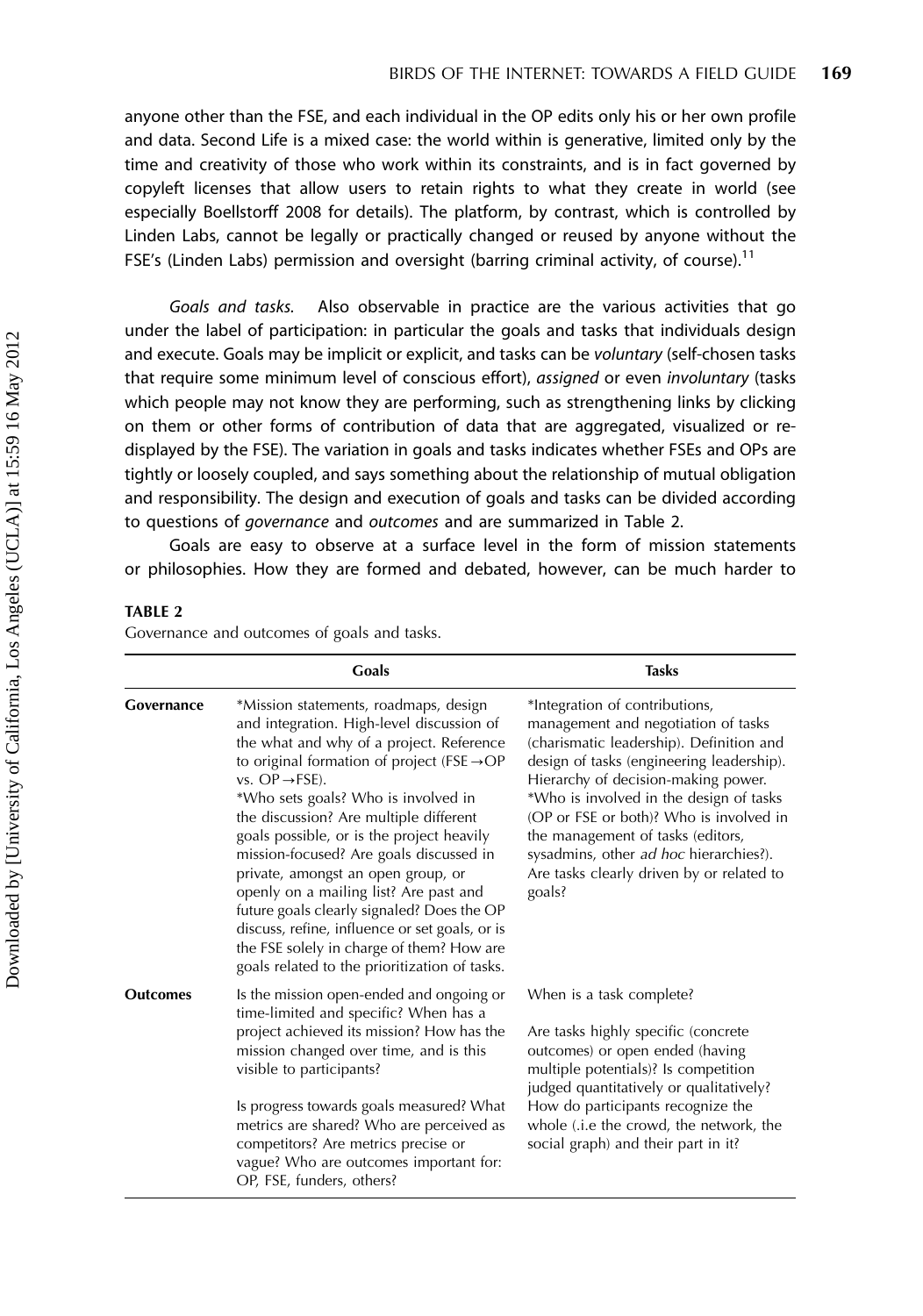perceive from the outside. Some projects, such as Apache, have conducted all such discussions on publicly accessible mailing lists; others, like Second Life, can only be reconstructed, as in the case of Malaby (2009). Regardless, this form of variation is very important to note, even if the details remain obscure: FSEs might reserve all deliberation for themselves (as Amazon does with respect to Mechanical Turk) or they might merge with a deliberative OP (as in the case of Apache and other FOSS projects).

The ways in which outcomes of a goal are measured or displayed can also vary considerably: from very open and modifiable to clearly fixed milestones. The precision of measurement can also vary from quantitative metrics (often required of FSEs that gain outside funding) to qualitative forms of debate, deliberation or feedback (more common in the space of the OP). Goals are frequently distilled into mission statements, bylaws and roadmaps, whereas measurements run the gamut from revenue to 'eyeballs' to page views to more elusive measures of impact and effect. Measuring outcomes relates tasks to goals and creates the possibility for competition or comparison, which is, in turn, central to motivation and participation at a subjective level.

The Apache Software Foundation and Wikimedia Foundation are examples of FSEs that are tightly coupled with their  $OPs$  – where members might not even distinguish between them. Discussion of goals takes place primarily in the open (on mailing lists, blogs, in conferences and with an ethic of transparency).<sup>12</sup> Wikimedia and Wikipedia count and report articles, edits, page-views, unique visitors and so forth; Apache Software Foundation, by contrast, reports very little about the success of its projects beyond releases, downloads and the occasional press release (though a number of independent observers try to measure the number of installations of various projects).

Current TV represents the opposite case  $-$  a stark decoupling of FSE and OP. Current TV began in 2005 with different ambitions: the original mission was to secure 100% of its content from its audience. From 2005-2008 Current TV actively purchased content from OP members, though the aggregating, editing, formatting, packaging, vetting, and branding of OP-provided content was done by a handful of fully-remunerated FSE employees. In other words, the governance of both goals and tasks was reserved for the FSE. By 2007, about 30% of the network's content came from the OP, but the FSE has since abandoned the goal of 100% OP-produced content.

Current TV also differs in terms of how outcomes of goals are measured. Whereas projects like Apache and Wikipedia are focused on number of contributions, completion of software or articles, and stats about downloads and usage, Current TV is concerned first with revenue, and second with many of the same metrics as other advertising-centric businesses, such as television networks and Internet entertainment companies - eyeballs, views, households and cable television providers subscriptions. During its growth period (2005-2008), Current TV measured success by the number and quality of the OP contributions. However, at no point has the OP been involved in either the definition of goals or the definition of how they are measured.

Second Life again represents a hybrid case in which the operations of the FSE (Linden Labs) are not accessible to members of the OP (Second Life), but are nonetheless responsive to them. Malaby (2009, pp. 73-78) for instance details a story about the Linden Labs employees' attempt to engineer a particular form of urbanity into the system (based on Jane Jacobs' writings), and the pushback from users that caused them to abandon these goals; so, although OP users had no say in designing or setting the goals, they did, in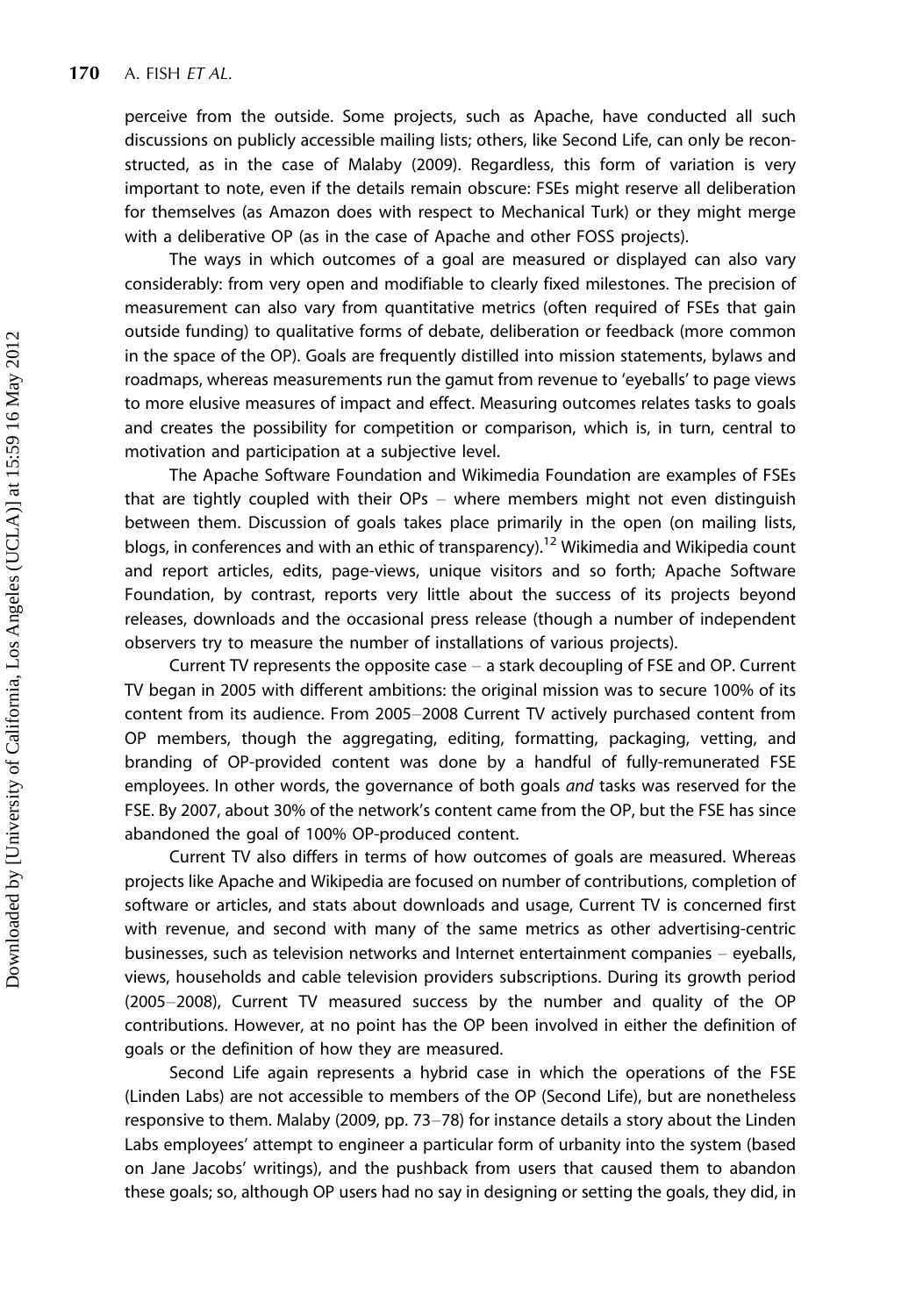fact, have significant effect on the outcomes of those goals and in convincing Linden Labs to focus on measuring other kinds of outcomes.

Participation can also be distinguished with respect to tasks: the actual form of work, its execution and the rights and conditions associated with that labor/participation/use. Tasks are by definition something that the OP performs (debugging, testing or writing software; making media; writing encyclopedia articles; Digging, etc.). Tasks can be initially distinguished by their degree of modularity and granularity (Benkler 2006), and the subsequent cost of performing the task, or the level of effort required and in part the number of possible participants.

At one extreme of modularity and granularity are tasks whose effort is low, a simple Mechanical Turk task, daily updating of a profile page, automatically reporting a crash to a bug-tracking system, voting a news story 'up' to a site's frontpage or correcting typos in Wikipedia); at the other end are those which are intensive and time-consuming (writing a device driver for Linux, producing a documentary about the Gaza strip for Current TV); many others fall in between (confirming the existence of a bug, re-writing a Wikipedia article, translating a bit of text or dialogue for a project).

Governance of tasks concerns the management of multiple contributors, the integration of contributions, issues of payment or remuneration, choice of tasks, leadership and motivational style, etc. Perhaps one of the most important issues highlighted by this distinction is that of the integration of contributions. Every 'collaborative', 'participatory', or 'democratic' project faces the challenge of integrating contributions from tens, hundreds, thousands of contributors. Central to this challenge is the definition, structure and design of tasks, their modularization and the managerial work necessary to make them available as tasks to an OP (such things as software design and engineering, game design/implementation, marketing design, infrastructure development or the editorial/curatorial power of particular individuals).

The governance of tasks can be distinguished by whether the design and engineering of tasks is carried out by members of the OP, the FSE, or both. The resulting spectrum of participatory involvement, at different stages and at different depths, indicates who is involved and how in the production of a resource. Complex games and worlds like Second Life often starkly divide game designers/programmers  $-$  who design and engineer the available tasks  $-$  from game players  $-$  who may enjoy a well designed game, exploit its shortcomings, but cannot legally change it. FOSS projects such as the Apache webserver project or the Linux kernel are at the opposite end: a limit case or ideal type in which a pure OP is imagined as involved in every step of the definition, design and execution of tasks that lead to an openly shared resource. In between is Current TV, where there is a necessary FSE intervention in the OP-produced content. FSE producers solicit, vet and influence content, and there is a branded look and 'street' aesthetic to Current TV content that needs to be edited into the raw OP content by FSE-employed editors with access to proprietary branded digital overlays and transition effects.

Measuring the outcome of tasks can also be done precisely (cents paid for completing a Mechanical Turk task) or loosely (reputation gained for coding a device driver for Linux). Some tasks are so clearly defined and structured that the expectation of measurable outcomes is built in and easy to account for; others are less outcomes and more an abstract potential whose success will not be immediately evident until it is used (e.g. a new module for the Apache webserver). In the case of Apache or Wikipedia,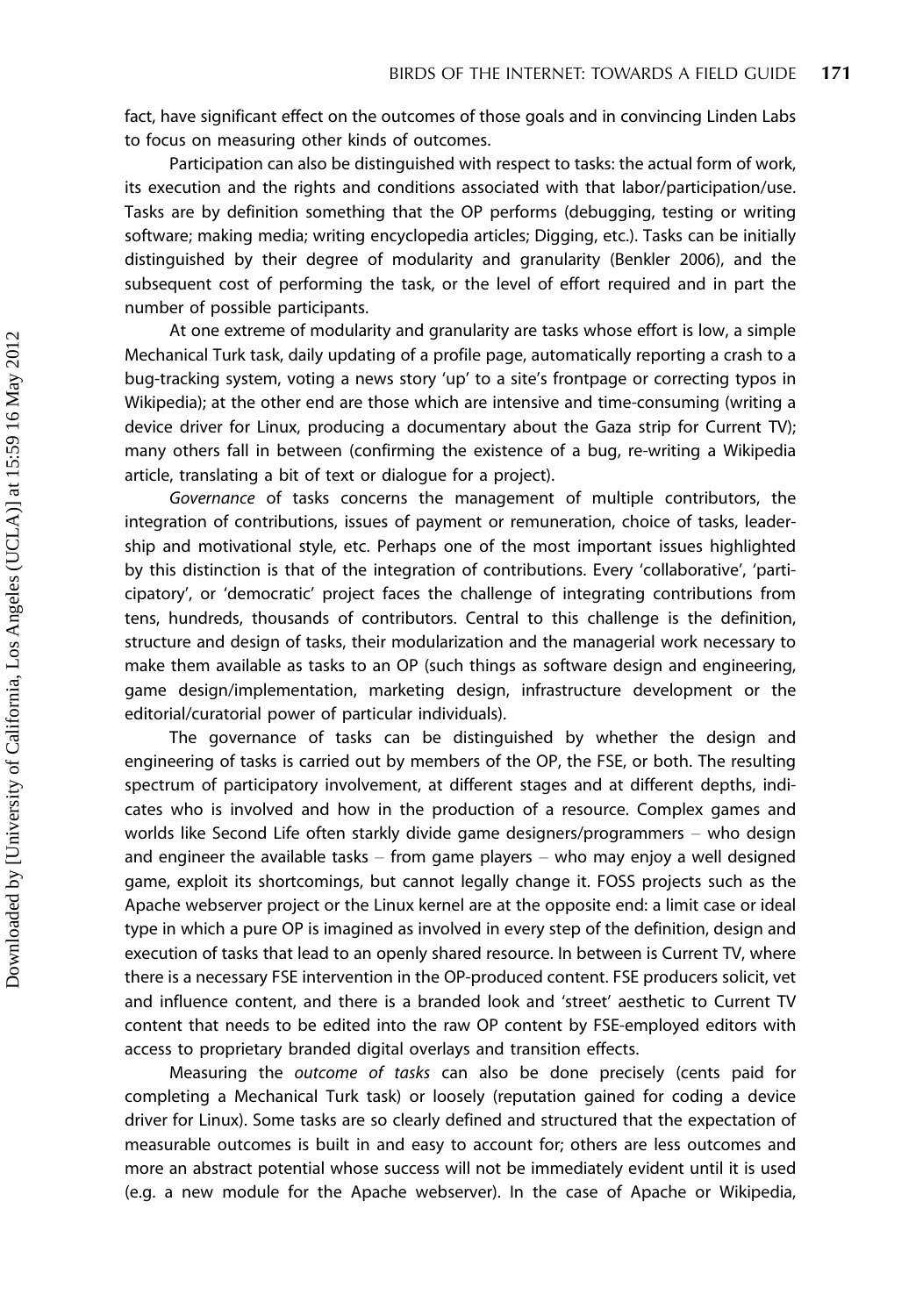contributors often monitor each other and informally assess the quality of work on mailing lists or in discussion pages.

Current TV stands out here in directly remunerating documentary contributors (between \$500 and \$2000 depending on how many 'pods' or programs the contributor has produced). None of the other examples include direct remuneration, though many FOSS contributors are salaried employees whose duties include contributions. Current TV has also used a 'leaderboard' by which other OP members could vote pods onto air every week, the outcome being the prestige associated with having a pod broadcast (with the producers' names) on television. Current TV also uses metrics or 'badges' for OP members based on four scales: picked for TV, producer (of pods), contributor (of news stories), and commentator (on pods or news stories). Individuals who ascend the levels are rewarded with swag – hats, woolen caps, shirts, flip video cameras, bags, clipboards, notebooks, and  $pens - that$  is mailed to their homes.

Second Life doesn't seem to fit into the category of 'tasks or goals' at all, much less the concern with measurable outcomes. Indeed, most commentators highlight the 'openendedness' of the world; nonetheless, there is no shortage of informal comparison and competition that takes many forms, including most obviously, income and the display of wealth. In general, task outcomes can be evaluated both qualitatively and quantitatively, and there may well exist a strong relationship between the type of task and its complexity and the style of evaluation of the outcome.

Birdsong: feedback as participation. A final distinguishing characteristic of participation that reveals differences in governance and outcomes is the ubiquitous practice of seeking and providing 'feedback'. In cases like Wikipedia and Apache, 'feedback' is often direct discussion on a mailing list or discussion page, and has the sense of being a more direct form of involvement both in specific tasks and in the setting of goals. For one thing it is conceived and executed as a 'flat' form of discussion: everyone regardless of position or power posts or comments in the same forum (which of course does not mean that it is always the site of real action). Thus, the task (writing an encyclopedia article, coding a piece of software) and the governance of the project (discussion about its form and purpose, and about how things ought to be done) are tightly coupled. By contrast, Current TV prides itself on having an effective, but cleanly separated, feedback system. At its origin  $(2005-2007)$ , the request for documentary stories from the OP was seen by many as a radically 'democratizing' departure from the elitism and gate-keeping that suppressed direct involvement in production throughout the 60 years of television history, but it has since come to look more like the feedback channels instituted at all the mainstream media outlets, limited to requests for moderation and unsolicited news story and documentary pitches.

Variation in the governance of goals and tasks can also be 'built in' to the feedback infrastructure: Wikipedia pages by design each have a discussion page, and the structure lends itself to an organic proliferation of pages, including pages about the operation of Wikipedia itself, where discussion and decision-making can take place. FOSS projects are still largely run on mailing lists, with periodic forms of high-intensity communication on Internet Relay Chat (IRC) or at conferences where key issues of governance and outcomes are open to everyone interested.<sup>13</sup> Current TV follows a different model: requests for email feedback are a constant sight on the cable television network, hosts request and respond on-air to feedback, frequent reminders appear on the website to write feedback and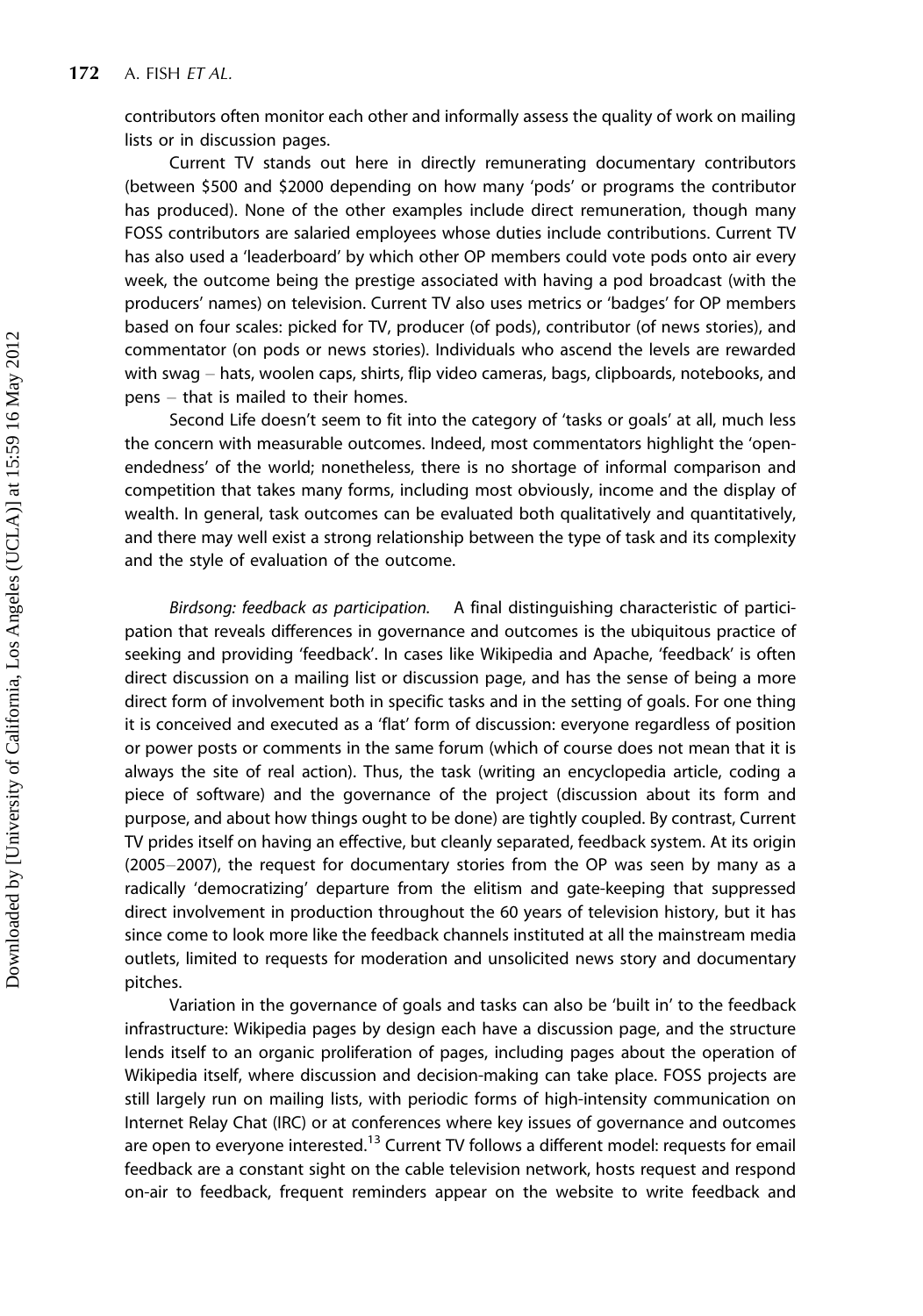Current TV has several blogging administrators who publicly respond to feedback, as well as several full-time FSE employees who are tasked with reading and responding to OP feedback. The question of whether or not feedback constitutes participation often depends on the relationship of the OP to the FSE and the design of tasks and goals. Not all feedback is equal in effect.

#### Using the Field Guide: Diagnosing Changes in the Ecology of Participation

The set of distinctions offered above constitutes only the first steps towards a field guide to seeing and understanding variation in forms of participation in Internet resources. Even these basic distinctions, however, reveal certain things about the ecology of participation. It should be clear from the examples given so far (summarized in Table 3) that there is a stark difference in terms of governance between projects like Wikipedia and Apache and those such as Current TV or PatientsLikeMe. Whatever participation means, it means very different things in these cases. In this last section we point out two aspects of the participatory ecology that we have observed with the help of these distinctions: the question of the legal status of organized publics, and the perhaps ironic, but not unexpected, centrality of charismatic authority  $-$  that is, any authority vested in the qualities of a person, rather than an office or system of government.

## The Redefinition of Legal Relations of Labor, Contract and Sale

In posing the distinction between FSE and OP, we suggested that an FSE be defined as a contractual/legal relationship (like the famed 'bundle of contracts' definition of a corporation in law and economics), and that OPs are less formal, ad hoc 'publics' that form through attention. In fact, OPs are also legally defined in most cases  $-$  primarily through the instrument of the now ubiquitous 'Terms of Service' (TOS) agreements which govern what rights and responsibilities individuals have when performing a task via a website, while using a particular piece of networked software (such as a copy of Second Life), or using a tool to create something (in that case, an End User License Agreement). Such a claim should seem obvious, especially to legal scholars who have already contributed a wealth of literature to the topic (Balkin 2004; Grimmelmann 2004, 2006)

However, it is important to formalize and highlight the claim that 'the organized public' is in these cases a legal entity, and not a notional, imaginary or purely political one  $$ and especially a legal entity with respect to issues of employment, contract and sale. Among the most important implications of this distinction is the fact that 'being a member' or 'being employed' or 'being in public' all overlap here. Hence the claim at the outset that we are not always clear whether we are consuming or protesting, or whether we are part of an organization or not, has a concrete legal basis, and one that it should be incumbent on every commentator to make explicit in analysis.

Focusing on this distinction allows one to see a crucial difference between projects such as Apache and Wikipedia and those such as Second Life or PatientsLikeMe. The legal device of import in FOSS is the Free Software license, which guarantees property rights in the products of labor to a laborer. Wikipedia editors, for instance, contribute their work pseudonymously (as a persistent user-name) under the terms of a copyleft license that guarantees future rights to that resource, and all the resources contributed to the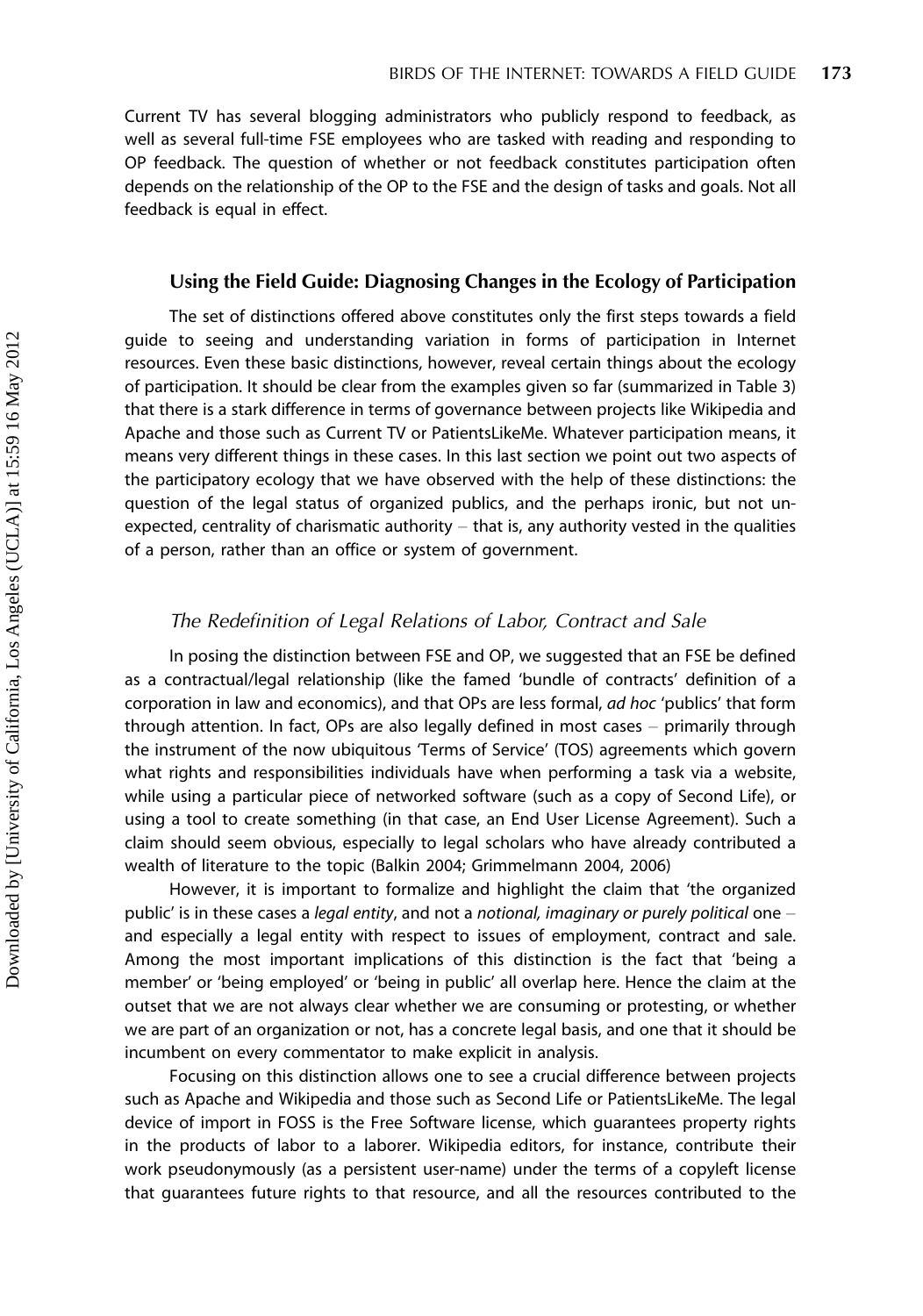| <b>TABLE 3</b>                 |  |
|--------------------------------|--|
| Empirical examples summarized. |  |

| Project | <b>FSE Name</b>                             | Domain                                       | <b>Formation</b>     | <b>Mission</b>                                                                                                                                                                                                                                                                                                                                                                   | <b>Metrics</b>                                      | <b>Resource</b><br>provided                                                      | Availability of Owner/Founder<br><b>Resource</b>                                   |                                              | FSE Org.<br>style                                                                                   | OP Org.<br>Style                                                        | <b>Typical OP</b><br>member                                   |
|---------|---------------------------------------------|----------------------------------------------|----------------------|----------------------------------------------------------------------------------------------------------------------------------------------------------------------------------------------------------------------------------------------------------------------------------------------------------------------------------------------------------------------------------|-----------------------------------------------------|----------------------------------------------------------------------------------|------------------------------------------------------------------------------------|----------------------------------------------|-----------------------------------------------------------------------------------------------------|-------------------------------------------------------------------------|---------------------------------------------------------------|
| Apache  | Apache<br>Software<br>Foundation            | <b>FOSS</b>                                  | $OP \rightarrow FSE$ | "The Apache projects<br>are characterized by a<br>collaborative, consensus statistics on<br>based development<br>process, an open and<br>pragmatic software<br>license, and a desire to<br>create high quality<br>software that leads the<br>way in its field. In a<br>nutshell: Let developers<br>focus on what they do<br>best: code. The<br>foundation exists to do<br>rest". | Downloads<br>and<br>installations                   | Web server-<br>related<br>software                                               | Copyleft (Apache<br>Public<br>License)                                             | Group-<br>founded.<br>Early httpd<br>coders. | Foundation                                                                                          | Meritocracy                                                             | Skilled coder                                                 |
|         | Wikipedia Wikimedia Education<br>Foundation |                                              | $OP \rightarrow FSE$ | "To empower and<br>engage people around<br>the world to collect<br>and develop<br>educational content<br>under a free license or<br>in the public domain,<br>and to disseminate it<br>effectively and globally"                                                                                                                                                                  | Number of<br>articles,<br>number<br>of contributors | Public<br>encyclopedia                                                           | Copyleft/CC-<br>Licensed                                                           | Jimmy<br>Wales                               | Foundation                                                                                          | Meritocracy                                                             | Encyclopedia<br>collaborators                                 |
| Current | Current<br>Media                            | Television<br>and<br>Community<br>Journalism | $FSE \rightarrow OP$ |                                                                                                                                                                                                                                                                                                                                                                                  | Eyeballs,<br>households,<br>page-views,<br>revenue. | Television and<br>internet-based<br>news, community<br>and citizen<br>journalism | Content available<br>for viewing/<br>comment online<br>and via cable<br>affiliates | Current<br>Media and<br>Al Gore              | Group work<br>governed<br>by chain of<br>command<br>management,<br>typical for<br>internet startups | Contributions<br>and dialogue<br>on social<br>media site<br>current.com | lournalism<br>readers and<br>video<br>journalism<br>producers |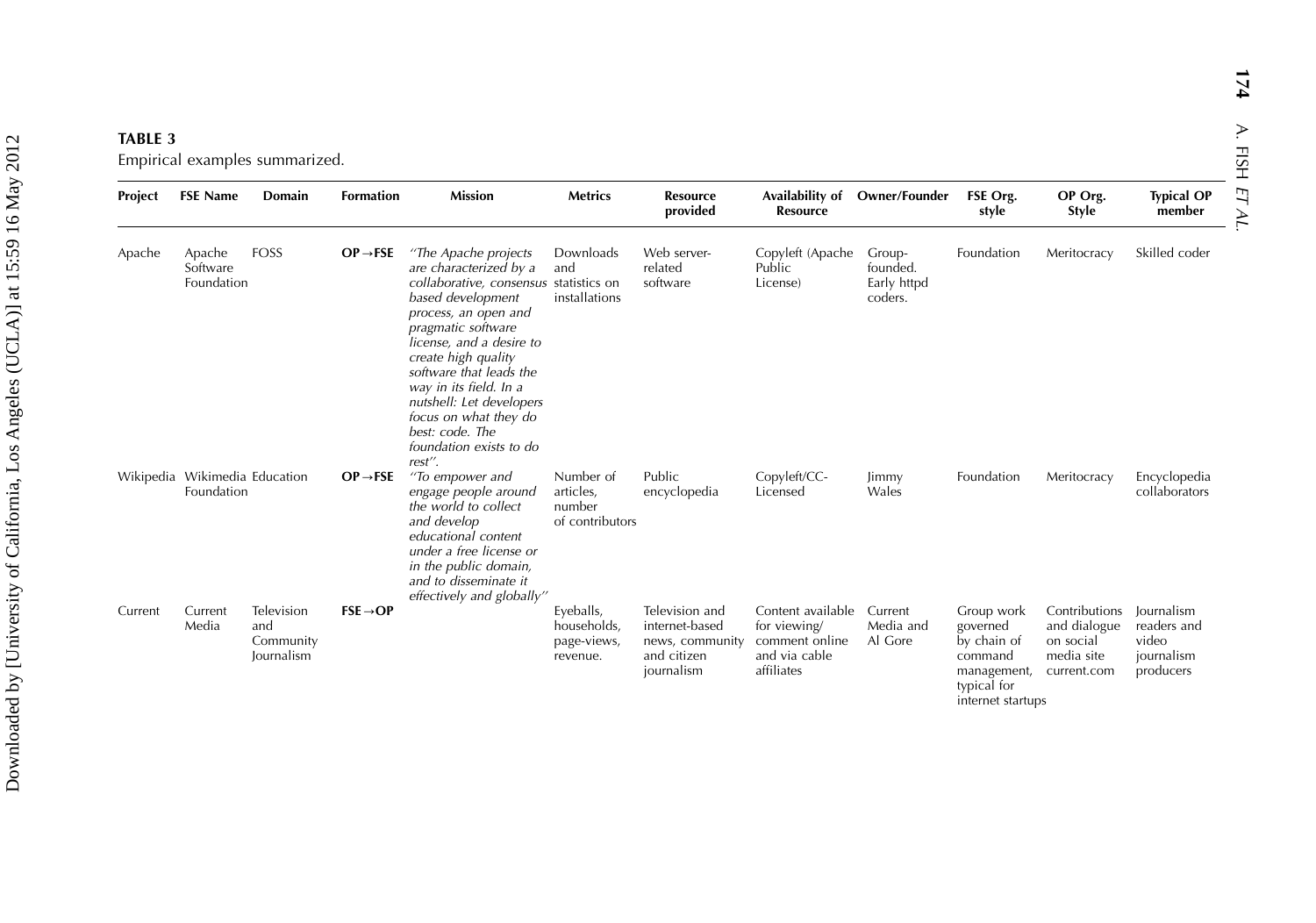**TABLE 3** (Continued)

| Project                | <b>FSE Name</b>            | Domain                                         | <b>Formation</b>     | <b>Mission</b>                                                                                                                                                                                                                                                                                                                                                                                                                                                                                 | <b>Metrics</b>                                                                                                                                                                                                     | <b>Resource</b><br>provided                                                                                                                                            | Availability of<br><b>Resource</b>                                                                                                         | <b>Owner/Founder</b>                                                                                                                                           | FSE Org.<br>style                                                                                                     | OP Org.<br><b>Style</b>                                                                                                                                                                             | <b>Typical OP</b><br>member                                                                      |
|------------------------|----------------------------|------------------------------------------------|----------------------|------------------------------------------------------------------------------------------------------------------------------------------------------------------------------------------------------------------------------------------------------------------------------------------------------------------------------------------------------------------------------------------------------------------------------------------------------------------------------------------------|--------------------------------------------------------------------------------------------------------------------------------------------------------------------------------------------------------------------|------------------------------------------------------------------------------------------------------------------------------------------------------------------------|--------------------------------------------------------------------------------------------------------------------------------------------|----------------------------------------------------------------------------------------------------------------------------------------------------------------|-----------------------------------------------------------------------------------------------------------------------|-----------------------------------------------------------------------------------------------------------------------------------------------------------------------------------------------------|--------------------------------------------------------------------------------------------------|
| Second<br>Life         | Linden<br>Labs             | Virtual<br>Persistent<br>Worlds                | $FSE \rightarrow OP$ | "It's our mission to<br>connect us all to an<br>online world that<br>advances the human<br>condition" Tao of<br>Linden                                                                                                                                                                                                                                                                                                                                                                         | Revenue,<br>Number of<br>subscribers,<br>revenue in<br>Linden<br>Dollars,<br>affiliate sites.                                                                                                                      | Interaction in a<br>persistent Virtual<br>World; virtual<br>goods, virtual<br>money, virtual<br>real estate.<br>Environment for<br>learning<br>interacting<br>remotely | In world<br>objects<br>CC-licensed;<br>access is<br>subscription<br>based,<br>TOS-governed                                                 | Philip<br>Rosedale,<br>Cory<br>Ondrejka,<br>Mark<br>Kingdon                                                                                                    | Tao of Linden, Creative<br>individual<br>initiative,<br>workplace<br>democracy;<br>implicit<br>hierarchy              | autonomy<br>within<br>virtual<br>world.<br>Market-<br>based<br>relations.                                                                                                                           | Immersive<br>gamer/resident                                                                      |
| Patients<br>Like<br>Me | Patients<br>Like<br>Me.com | Patient<br>Community,<br>Health<br>Information | $FSE \rightarrow OP$ | "Our goal is to enable<br>people to share<br>information that can<br>improve the lives of<br>patients diagnosed<br>with life-changing<br>diseases.<br>To make this happen,<br>we've created a<br>platform for collecting<br>and sharing real<br>world, outcome-<br>based patient data<br>(patientslikeme.<br>com) and are<br>establishing<br>data-sharing<br>partnerships with<br>doctors, pharmaceutical<br>and medical device<br>companies, research<br>organizations, and non-<br>profits". | Aggregate<br>statistics<br>about<br>sufferers,<br>symptoms,<br>treatments<br>and so on.<br>Data about<br>outcomes or<br>about revenue<br>from, or use of<br>data by third<br>parties not<br>available to<br>users. | Aggregated<br>public health<br>data provided<br>by individuals<br>in conversation<br>with each other                                                                   | Data available to<br>individuals who<br>share with each<br>other and,<br>in anonymized<br>form,<br>to "trusted<br>healthcare<br>providers" | James and<br>Ben<br>Heywood,<br>Jeff Cole.<br>MIT<br>engineers.<br>Investors:<br>CommerceNet.<br>Omidyar,<br>Collaborative<br>Seed and<br>Growth, Invus,<br>IP | $35+$<br>employees<br>Mostly<br>focused on<br>research and<br>product<br>development<br>and<br>community<br>marketing | Detailed<br>profile-based<br>accounts.<br>Patients<br>share<br>ongoing<br>symptoms,<br>treatments<br>and<br>experiences;<br>communities<br>organized by<br>disease,<br>treatments,<br>and symptoms. | Sufferers of<br>specific<br>diseases, such<br>as Diabetes,<br>HIV, ALS, or<br>mood<br>disorders. |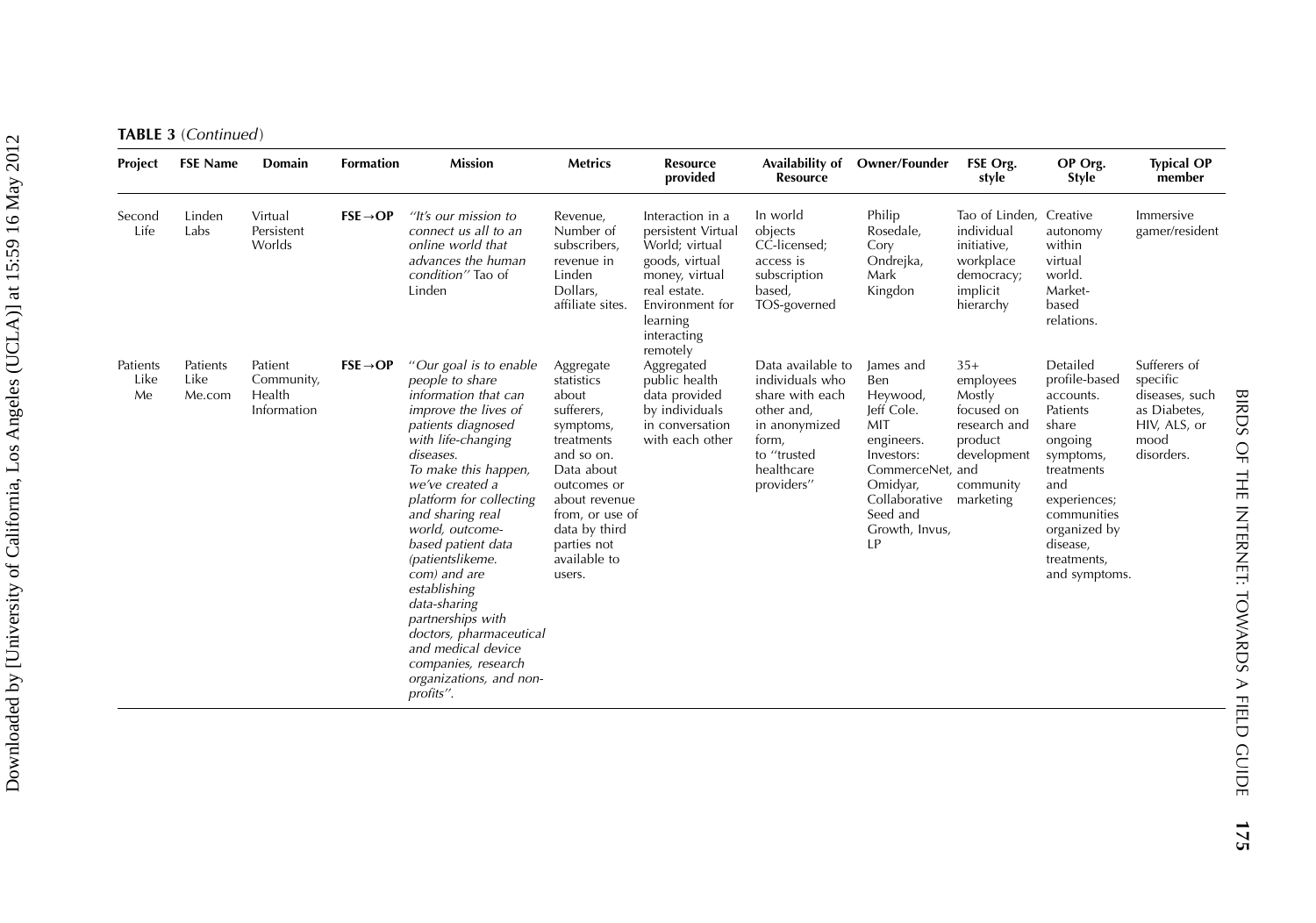commons - the Terms of Service do nothing more than specify the requirement to make use of these licenses when contributing or re-using the site and its content. In Second Life, by contrast, the decision to allow participants to copyleft their in-world creations, while enlightened, obscures the fact that the Linden Labs' TOS actually govern everything else about what a user can and cannot do, far beyond the simple ownership of an in-world object (Herman, Coombe & Kaye 2006). The fact that one cannot clearly distinguish between an activity that might be called 'labor' and one that might be called 'consumption' (or sale) seems to confirm some of the claims that e.g. 'prosumption' defines the activity (Jurgenson & Ritzer 2010). But the variation across the projects we look at suggests that this does not happen the same way in every case.

Consider Current TV, which presents a case most like the more general and widespread case of freelance work and the casualization of labor (Sassen 1991, p. 282). On the one hand, the TOS between the FSE and a documentary producing member of the OP look like a freelance labor contract because that is essentially what they are: terms by which a corporation agrees to accept labor from a free agent, and expectations thereof by that agent. On the other hand, users of the Current TV website who contribute comments, votes, or other kinds of content, and are not paid, operate under the terms of a different agreement, more similar in kind to that which governs Facebook users or PatientsLikeMe users.<sup>14</sup> So while it is perhaps not culturally possible to confuse the labor necessary to create a Current TV video with the act of watching it, linking to it, 'liking' it or Digging it, it is possible that the *legal* definition and control of them is, in fact, converging.

Similarly, the act of making and selling a virtual object in Second Life, addicting or profitable though it may be, could be considered 'consuming' an object provided by Linden Labs as much as it could be considered labor, and both activities are in fact governed by a TOS which blends parts of a sale contract with those of a labor contract, albeit covering only work paid for in the tokens known as 'Linden dollars'.<sup>15</sup>

To reiterate, by making clear the distinction between FSE and OP, it becomes more difficult to adduce claims about labor and remuneration that apply equally across both entities (however they may look in any given case). The terms and concepts of labor economics, or of a labor theory of value, are generally appropriate to the FSE, but less so to the OP; conversely, in the case of the OP, the language of 'public spheres', 'democratic participation' or claims of independently powerful forms of organization seem less appropriate the more defined the terms of service are which apply to OP members. It is also for this reason that there is a stark difference between FOSS communities (which are generally not governed by terms of service at all, but strictly by Free and Open Source Software licenses) and projects like Current TV, Second Life or PatientsLikeMe.

## The Problem of the Peacock: Charismatic Authority and the Definition of Roles

Looking at participation without a guide, like birdwatching in the backyard, can lead one to confuse one's nuthatches with one's tits. There are many kinds of participation in any project, and as a result, many forms of power. Decision-making power, for instance, includes editorial decisions, decisions to include or reject a contribution, and moderation of contributions. The need for these decisions creates a role for committers (particular people with the power to commit contributed code to a software project or integrate it into the official release stream of a software project), editors, or system administrators who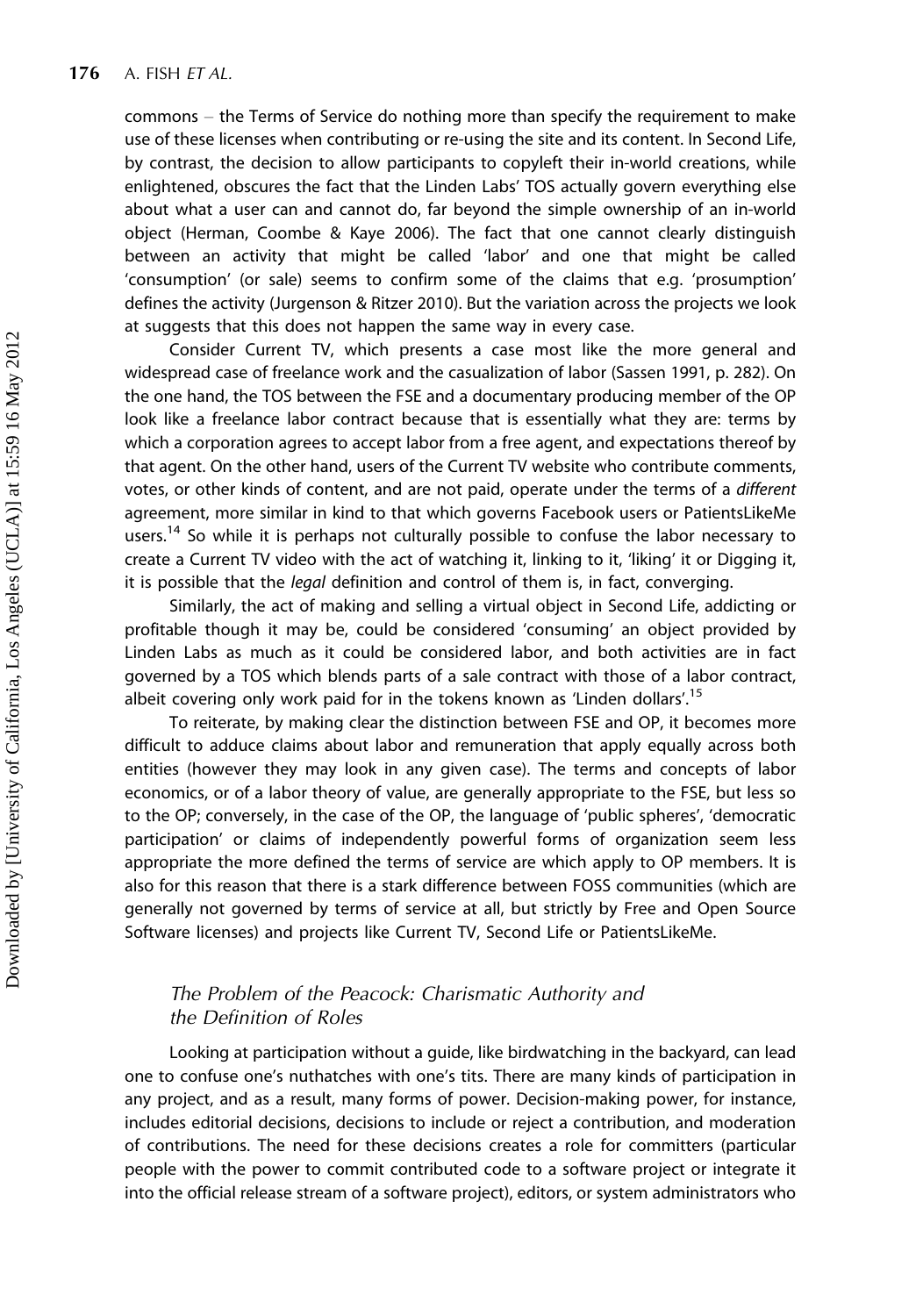may exist either in a FSE or in an OP, but undoubtedly possesses a different degree of power than others. Such people often rise to these positions through sustained volunteer effort. Wikipedia has a very small core (estimated in the thousands) of active editors who contribute the bulk of new content and edits, and a much larger ring of contributors making minor changes. Similarly, most FOSS projects consist of a small number of people who know each other well and do the bulk of the work, surrounded by a larger circle of people who find and submit bugs, make small changes, edit documentation, do translation etc. The implicit hierarchy that develops between these groups can be technically instantiated in the rights of the committer, administrator or editor.

Here, the classic distinction between offices and officeholders seems to be a starting point: on the one hand the evolution of projects (the formation of an FSE/OP relationship) implies the creation of a set of offices which can be filled in some cases by FSE members, in some cases by OP members, and in some cases by either. The definition of who is eligible for which offices is clearly what is at stake with talk of terms like 'participation', 'meritocracy', or 'horizontal' governance. Different offices emerge as projects evolve, from executing a task (designed by someone else) to designing a task for others to execute, to engaging in discussion, deliberation and planning concerning the kinds of tasks one might engage in. What emerges at the interface between FSE and OP are various new kinds of go-betweens, administrators, aggregators, editors, committers, 'trusted lieutenants', and others who may or may not be paid by an FSE, but have a higher status and measure more editorial or practical power over members of the OP.

However, not all offices are specified. It is a fact (and one that troubles participants in some projects) that certain individuals have more power, access, or control based on a kind of charismatic authority  $-$  and not necessarily because they hold an office. The initial formation of a FSE and an OP (Figures 4 and 5) often has a strong influence on who will exert lasting control or influence over a project. In the case where an FSE seeds an OP, offices are often more clearly defined, simply because it is the FSE that comes into being first. In the case where an OP gives rise to an FSE, the power of particular individuals is often not formally designated, but nonetheless recognized by participants, or the office is ex post facto formalized. The case of Linus Torvalds and Linux (the so-called 'benevolent dictator' model) and the case of Apache's 'meritocracy' have been studied in the literature (Benkler 2002; Kelty 2008; Mockus et al. 2000; Annabi, Crowston & Heckman 2006; Von Hippel & Lakhani 2000). Here we consider the role of charisma in the cases of Wikipedia and Current TV.

Wikipedia. Jimmy Wales, along with Larry Sanger, initially conceived of Nupedia as an open source competitor to Britannica in 2000 (Gouthro 2000). But when they realized 'that there needed to be a way in which ordinary, people could participate more easily' (Sanger 2005) they launched Wikipedia as a side-project to allow collaboration on articles prior to entering the lengthy peer review process (Voss 2005). Wikipedia was thus intended as a place in which Nupedia contributors could publish early drafts before fully committing and publishing them to the Nupedia site. As an open format, the wiki platform allowed everyone to author content, not just scholars and identified experts. This allowed for increased activity and participation and Wikipedia's popularity quickly surpassed that of Nupedia. In the first six months, it already had over 6000 articles. In three years it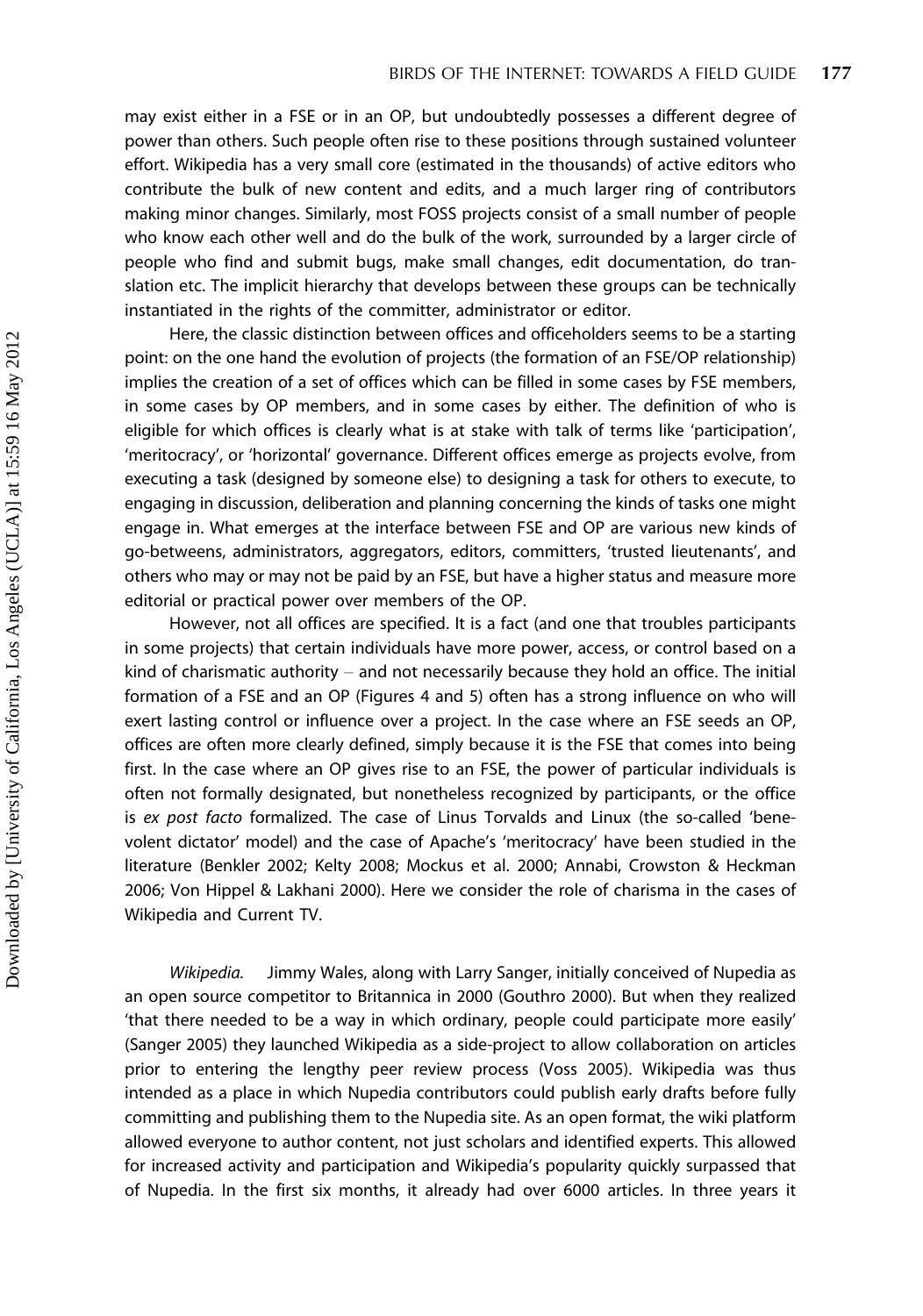reached 1,500,000 articles and includes 886,430 contributors working in 271 languages and in September 2003, Nupedia shut down (<http://en.wikipedia.org/wiki/Nupedia>).

The FSE arm of Wikipedia, Wikimedia, emerged in 2003 and seemingly represents a version of our model whereby the FSE emerges from the OP, much like the ideal case of Free Software. But the role of Jimmy Wales cannot be underestimated. In some ways, he can be seen as a 'founder' along the lines of a principle in a start-up company (the  $FSE \rightarrow OP$  model); but in other ways he is only a very eager participant in a community project (the OP $\rightarrow$ FSE model). In terms of Wikipedia, Wales's 'office' is undefined, but in terms of Wikimedia he is not only the founder, but also on the Board of Trustees. Forte, Larco and Bruckman (2009) describe Jimmy Wales's involvement in the overall decisionmaking of the Wikipedia as the 'culmination' rather than a 'germination' of policy discussion. While Wales does have official authority to declare policy, it is done only rarely and only with strong support from the community  $-$  and does not extend to the authority to over-ride disputes on individual pages. The case of Wikipedia thus represents a mutual evolution of both the FSE and the OP that is mediated by the role of a strong leader. Although Wikipedia formed two years before the emergence of Wikimedia, Wales's role in the formation of both these entities prevents us from jumping to the conclusion that the OP alone gave rise to the FSE  $-$  the role of a charismatic leader was essential.<sup>16</sup>

Current TV. The case study of Current TV also exhibits the role of the charismatic founder. In the years after the 2000 US Presidential election fiasco, Al Gore turned his attention to the problem of combining the Internet and television in order to empower a new generation of news producers, and to providing them incentive to voice their opinions through nonfiction video. Increasingly frustrated by the power of special interest money in US politics and how US media corporations misinform, un-inform, and distract publics from important political issues, Gore founded Current TV, a user-generated television and satellite news and information network headquartered in the Mission district of San Francisco and with offices in Los Angeles, London, Dublin, and Rome. Financed by high-tech investors, Democratic party supporters, and venture capitalists, Current TV's vision was part Digg, part Indymedia, part mainstream television. The mission was to use the Internet to form a community of citizen journalists and an active online audience of viewer-contributors making and voting news stories to the homepage and the television network. In doing this, Gore and his supporters hoped they could add otherwise under-appreciated information to the debate regarding citizenship while bringing a disruptive new form of journalism to the mainstream media ecology.

While Gore's involvement with Current TV is presently more as a symbolic masthead for fundraising and legitimacy missions, his aura is a key factor responsible for recruiting talented FSE personnel. An example is David Neuman, Current TV's President of Programming (2005-2010), who had a distinguished career with executive positions at CNN and NBC before taking a call from Gore in late 2004. In an interview with one of the authors (Adam Fish), Neuman suggested that because it was Gore, he was going to say yes to whatever Gore needed him to do. Gore's charisma and political causes also attract some of the most active OP members.

Although the project started with grand ambitions to be 100% user-generated, the relationship of goals and tasks was much different from cases like Wikipedia or FOSS. Current TV created an 'outreach department' within the FSE headed by managers who reported directly to Neuman. These managers oversaw paid producers, who in turn sought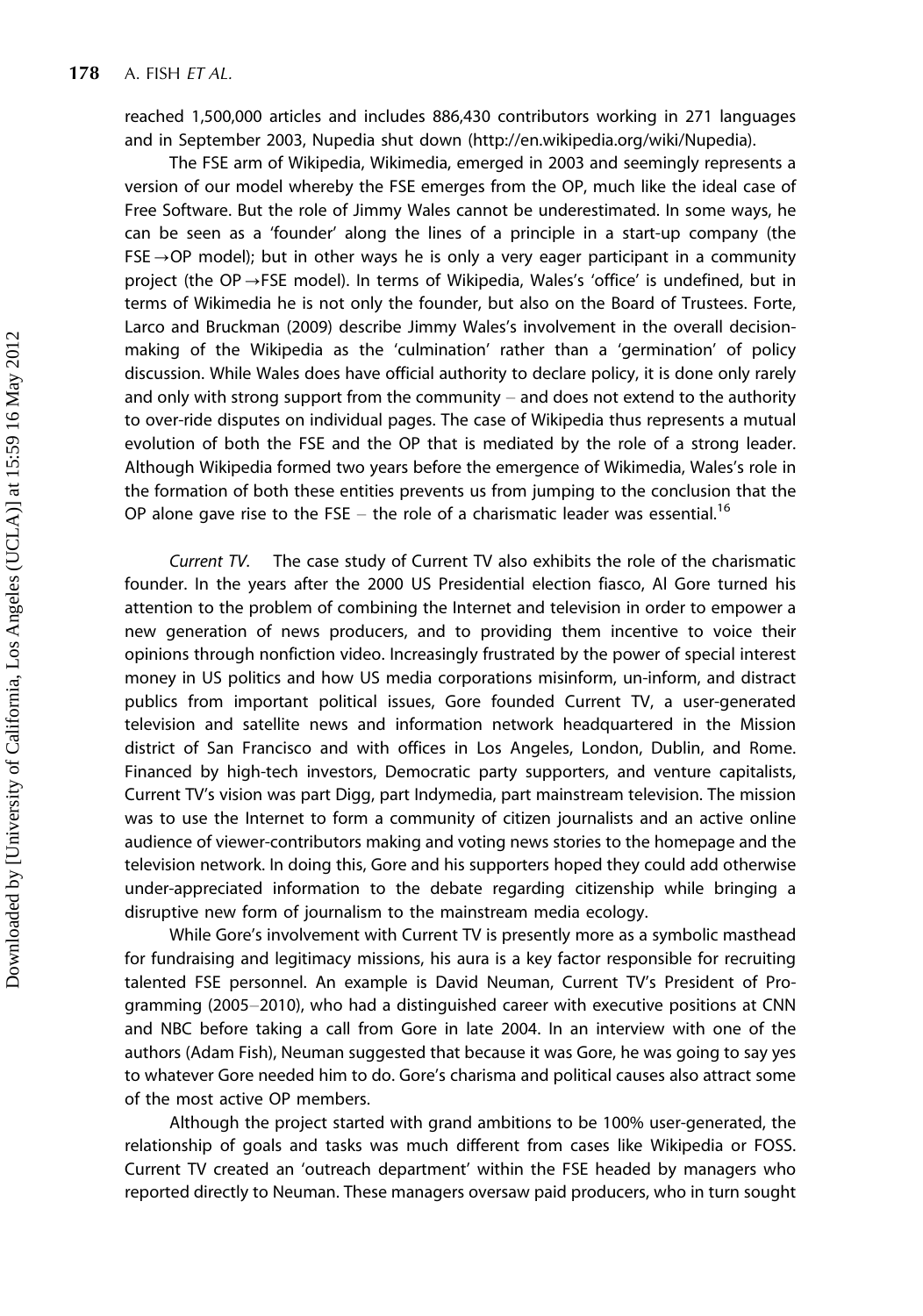contributors and content and were allowed to contact freelance producers from the OP (though required authorization to purchase content). Thus, 'viewer-created content' was purchased for between \$500-\$2000, on a model long-established within television and sharing very little with projects like Wikipedia or FOSS.

Despite this practical difference with more consensually governed or meritocratic projects such as Wikipedia or FOSS and likely because of the charisma of its founder, Al Gore, Current TV has been able to maintain its rhetorical stance as 'democratizing' television. Current TV, therefore, represents a rather extreme case in which 'participation' is heavily driven by the charisma of the founder, and where governance of both the goals and the tasks of the project are overseen by the FSE.

## Directions for Future Research

The question of the legal basis of an OP reveals an open question for research: the extent to which our understanding of public participation and the rights associated with national citizenship are transformed when they are governed by terms of service contracts. Similarly, the recalcitrant fact of charismatic authority as a feature of even ardently egalitarian projects like Wikipedia, suggests the need for a more refined model of who is involved in these projects and how. One could, for instance, reformulate the relationship amongst structure, resources and tasks/goals to include the kinds of authority and influence (and the trails of money, capital and reputation) that are associated with any given project (e.g. Figure 7).

Such a map could help diagnose success or failure better than, or at least quite differently from, overly technical attention to the details of tasks and their execution or ideologies and their disputation. Naturally, this would require attention to the actual workings of projects, and to forms of investigation and research that go beyond the surface rhetoric and self-presentation of these projects  $-$  but a good field guide can aid



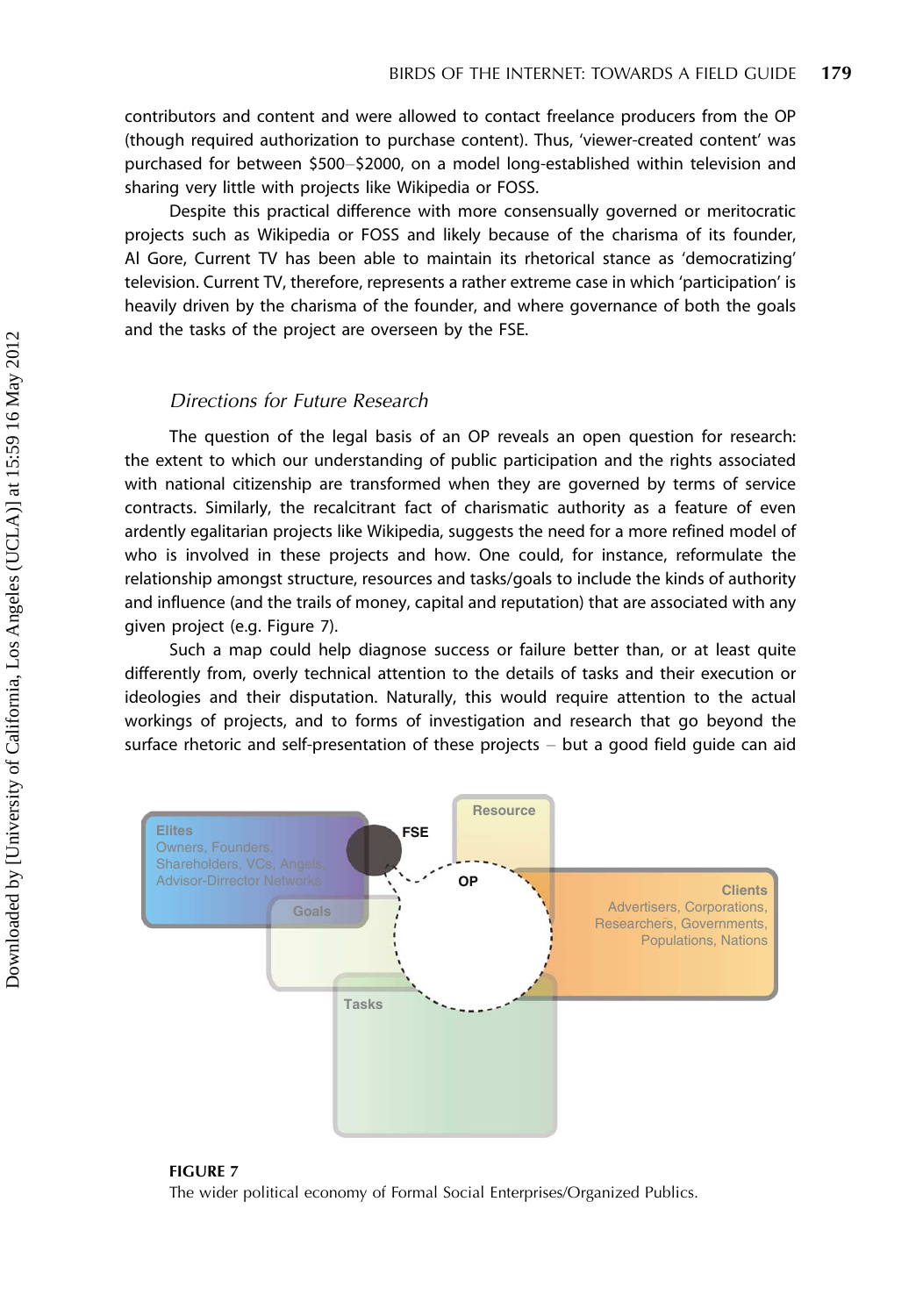this process immeasurably. Indeed, a field guide can also be the basis for more extensive theoretical work on the patterns of variation. For example, do different temporalities of formation lead to different patterns of authority? Might we expect members of OPs to have more power to define goals and tasks when FSEs emerge from them rather than the reverse? Might we expect different capacities of flexibility and freedom in an OP to affect the pace and creativity of innovation? OPs that have a good deal of freedom might be less reliably productive (from the FSE's point of view) but also have a greater chance of producing unanticipated innovations. If we hope to understand the changing nature of contemporary action and organization in such enterprises, articulating concepts that capture and illuminate the patterns and outcomes of these obscure aspects of 'participation' will be necessary.

## ACKNOWLEDGEMENTS

We gratefully acknowledge the support of the US National Science Foundation's Virtual Organizations as Socio-technical Systems directive, grant #1025569. Thanks are also due the fellows of the Center for Society and Genetics at UCLA for their careful reading of and response to the paper.

## **NOTES**

- 1. Apache Foundation manages organizational aspects associated with the open source, volunteer-created Apache Web Server, which has for the past decade run on more the 50% of the servers on the world wide web; Wikipedia is a well-known community-edited encyclopedia; Linden Labs is the new media/gaming firm which created the persistent world Second Life; Current TV was an attempt by former US Vice President Al Gore to create a new media-based alternative to mainstream mass media, by allowing amateur journalists to produce and distribute video news stories on cable and satellite television; and PatientsLikeMe is an online community for sufferers of specific diseases like Mood Disorders, Amyotrophic Lateral Sclerosis (ALS) or Epilepsy, in which they can share intimate details about symptoms, treatments and experiences with other sufferers.
- 2. Recent work on the cultural and political economy of the Internet has given a range of labels to this general phenomenon: web 2.0, social media, 'peer production' (Benkler 2006), 'produsage' (Bruns 2008), 'the wisdom of crowds' (Surowiecki 2004), 'prosumers/ prosumption' (Toffler 1980; Jurgenson & Ritzer 2010), the 'network society' (Castells 1996, 2001), 'protocol' (Galloway 2004), 'user-led innovation' (von Hippel 2005), 'recursive publics' (Kelty 2008), 'creation capitalism' (Boellstorff 2008), 'convergence culture' (Jenkins 2006b), 'organized networks' (Rossiter 2006; Lovink & Rossiter 2005), 'wikinomics' (Tapscott & Williams 2006) 'networked publics' (Varnelis & Annenberg Center for Communication 2008; boyd, 2008), 'cognitive surplus' (Shirky 2010), and 'cybernetic totalism' (Lanier 2010).
- **3.** The problem is also one of political commitments: some scholars see only flying birds  $$ the liberatory and democratizing potential of the Internet (Shirky 2008, 2010; Tapscott & Williams 2006) – while others see only caged birds  $-$  the insidious extension of capitalist exploitation, the 'consumerization of politics' (Terranova 2000; Dean, Lovink & Anderson 2006; Barbrook 2007; Keen 2008; Carr 2010; Lanier 2010).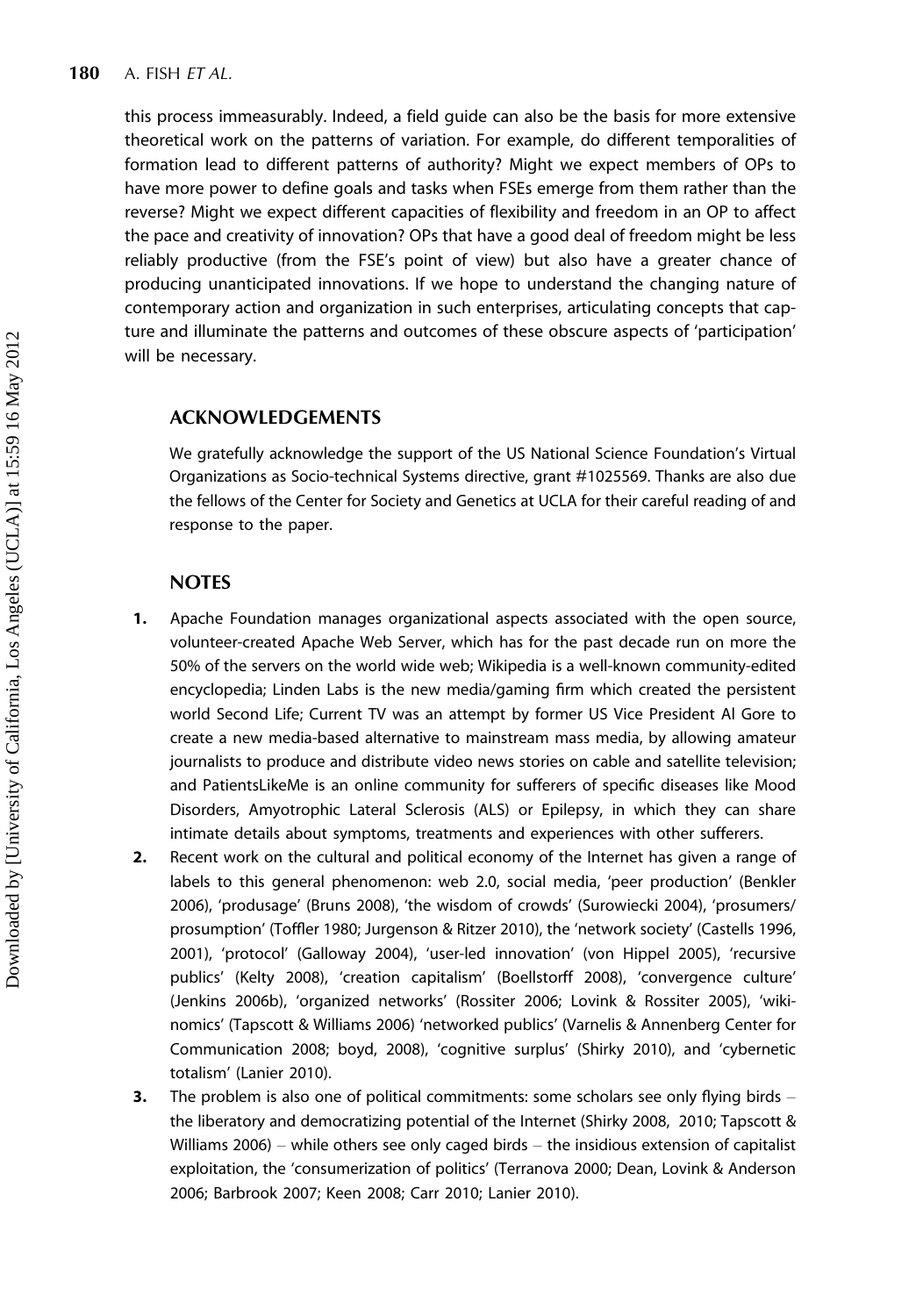- 4. Our comparative empirical approach builds on the now significant body of literature that uses in-depth, qualitative, long-term anthropological and sociological methods to analyze Internet-mediated endeavors; the five cases we dwell on here are drawn from over 50 in our hybrid dataset/literature review. The bulk of existing work covers Free and Open Source software and challenges many core concepts in the social sciences such as collective action problems, organizational learning, and public sphere theory (Ratto 2003; Coleman 2004; Weber 2004; Kelty 2008; Karanovic 2008). Related work in user-led innovation has focused on the effects of participation on innovation outcomes in high tech industries (von Hippel 2005; Chesbrough, Vanhaverbeke & West 2006). Wikipedia has also generated a growing body of empirical analysis, often with and through the detailed help of wikipedia participants themselves (Viégas, Wattenberg & McKeon 2007; Butler, Joyce & Pike 2008; Forte, Larco & Bruckman 2009; Geiger & Ribes 2010; Reagle 2010), as has Facebook (Gershon 2010). New media, journalism, and online interactive game-spaces (i.e., massively multiplayer role playing games and persistent worlds) have also received significant detailed attentions, most significantly Linden Labs and Second Life, and World of Warcraft (Castronova 2005; Boellstorff 2008; Malaby 2009; Golub 2010). Similarly, work on participation in science and engineering, has exploded in the last decade as well (Lengwiler 2008; Irwin & Wynne 1995; Joss & Durant 1995; Irwin 2001; Guston 1999; Wynne 2002; Jasanoff 2003; Frickel & Moore 2006; Epstein 2007; Callon & Rabeharisoa 2008).
- 5. On problematization and the nature of concept work undertaken here, Rabinow 2003, 2008.
- 6. The sense that the Internet has had an effect on every aspect of organized human life  $$ economic, aesthetic, cultural, religious, physical, geographical, emotional/personal give it the character of what anthropologist Marcel Mauss called a ' total social fact' (Mauss 1990; Gofman 1998). Like 'gift exchange' in Mauss's oeuvre, the Internet is irreducible, but is neither a concrete thing (an exchange token) nor an abstract relationship (debt), but something in between, responsible for the genesis of the social ties. The notion of platform shares something with the emergent field in software studies of 'platform studies' (Montfort & Bogost 2009). But whilst platform studies clearly aim to focus scholars' attention on the computer architectures and their cultures, it remains agnostic about whether one platform matters more than another, or in what relationship they stand to each other. The Internet is not at 'the bottom' of anything, but rather in the sense that Mauss gave to total or general social facts, is a 'phenomen[on] which extend[s] to the whole of social life' (Mauss 2005, p. 70). Our use of platform here is probably more akin to that used by Cambrosio and Keating (2003), which suggests that innovation or knowledge production emerges from a flexible configuration of concepts and methods, physical experimental apparatuses, social relations and institutional arrangements.
- 7. The terms 'network' and 'community' are similarly overdetermined, see Postill (2008).
- 8. Note that the critiques of public sphere theory that emphasize its exclusivity (e.g. Fraser 1990) do not thereby assert that public spheres are, in fact, just another species of organization, but that they are unjust and exclusionary in a structural sense, and hence a corrupt form of an ideal public sphere, or even an impossible ideal.
- 9. Research on the cultural aspects of online communities and that on the digital divide are situated at this border between OPs and the general public: although anyone can, it is not empirically the case that 'anyone' does in fact join a given OP. Gender, skill-level, technological literacy, possibility for remuneration or the development of cultural capital,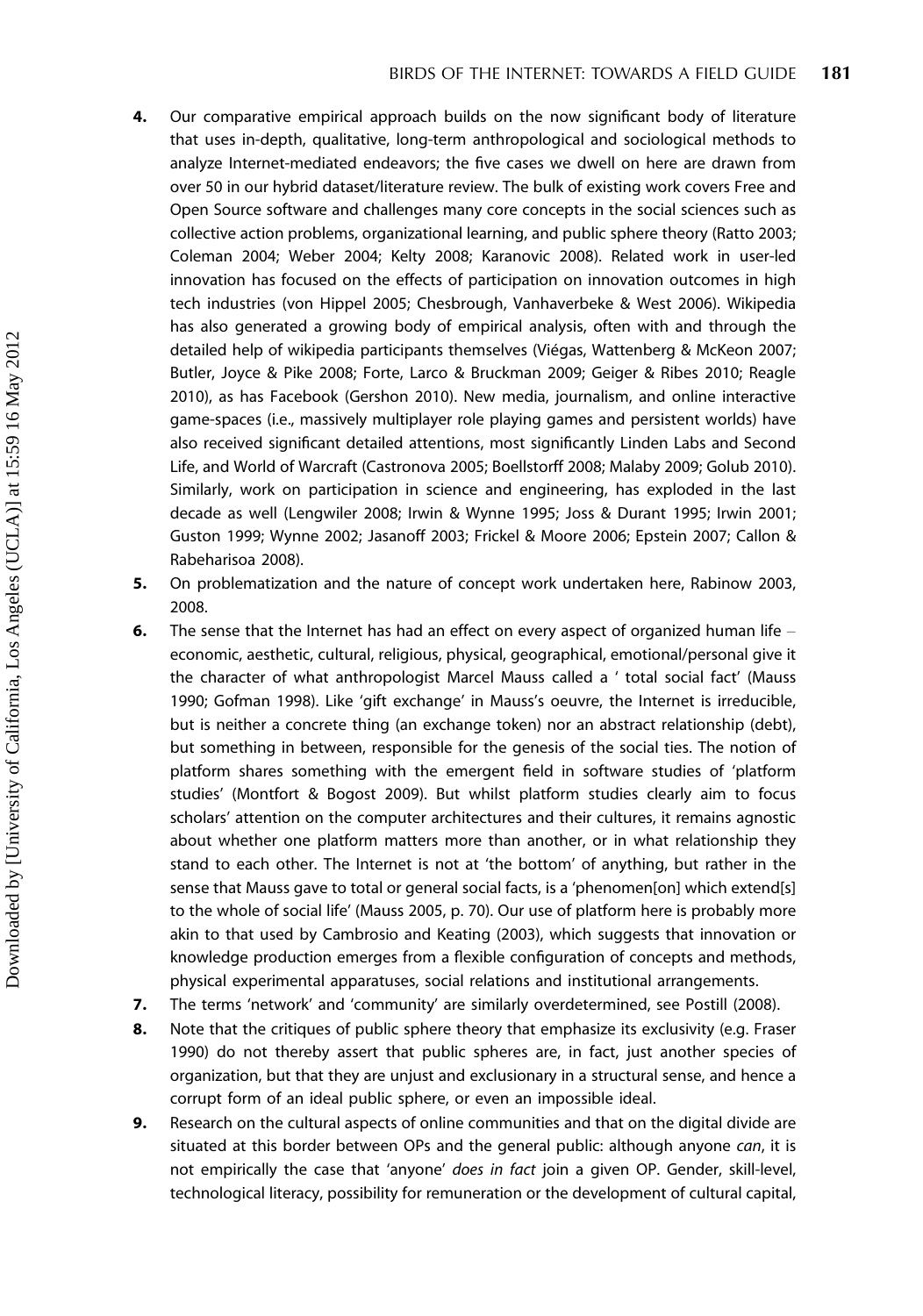perceptions of social hierarchy and opportunity, and many other factors govern who crosses this boundary and who does not. Furthermore, every OP develops a different configuration of participants that may mirror specific demographic characteristics (e.g. boyd 2008).

- 10. The language of resources should evoke the approach of analyzing these projects as commons in the tradition of Elinor Ostrom. In that tradition resource-management implies the formation of governance systems, formal and informal norms of property. Only recently has the approach been applied to intangible property (compare Hess & Ostrom 2007; Schweik, English, Paienjton & Haire 2010; Schweik & Kitsing 2010).
- 11. Zittrain's distinction, to be useful, should be refined as two separate variables (tethered vs. untethered and generative vs. non-generative). Second Life represents a case where this grid of possibilities could be more clearly articulated. Second Life as a body of code over which Linden Labs maintains control is tethered and non-generative of further versions of the world. Within the world of Second Life, that code is tethered, but generative of unpredictable relations and situations.
- 12. Apache Software Foundation and Wikimedia clearly state goals on their respective websites:<http://www.apache.org/foundation/faq.html>; [http://wikimediafoundation.org/](http://wikimediafoundation.org/wiki/Mission_statement) [wiki/Mission\\_statement](http://wikimediafoundation.org/wiki/Mission_statement)
- 13. On conferences, see Coleman (2010). In addition, software coding recapitulates governance even at the level of code, in that there are discussions within the code itself, written as comments, debating the various merits of how to do one thing or another. Such discussions are clearly hidden, to some extent, but they are not inaccessible.
- 14. Interestingly, all of these terms of submission and use are contained in a single, and very long, legal document:<http://current.com/s/terms.htm> that includes terms for content submission (POD and VCAM) as well as general use and participation on the site.
- 15. Available at<http://secondlife.com/corporate/tos.php> (accessed 22 June 2010).
- 16. More recently, Wales has applied the wiki model to revenue-generating endeavors. In 2004, Wales created Wikia with Angela Beesley. In contrast to Wikipedia, Wikia constitutes a revenue generating wiki, based on advertising through Google AdWords. Wikia also has close financial relationships with powerful members of the Silicon Valley elite like the Omidyar Network, Netscape founder Marc Andreessen, LinkedIn founder Reid Hoffman, Lotus founder Mitch Kapor, legendary Silicon Valley angel investor Ron Conway, and eBay vice president Gil Penchina, and Amazon (Greenstein, Frazzano & Meagher, 2009). Wikia's footprint on the wider Internet landscape is still unclear, however Wales' influence across the Wikipedia, Wikimedia, and Wikia should encourage further research into the role of these charismatic leaders in shaping the dynamics within these ecologies.

## **REFERENCES**

- ANDERSON, B. (1991) Imagined Communities: Reflections on the Origin and Spread of Nationalism, Verso, London.
- ANNABI, H., CROWSTON, K., & HECKMAN, R. (2006) 'From individual contribution to group learning: the early years of Apache web', in IFIP International Federation for Information Processing, vol. 203, Open Source Systems, eds E. Damiani, B. Fitzgerald, W. Scacchi, M. Scotto, G. Succi, Springer, Boston, pp. 77-90.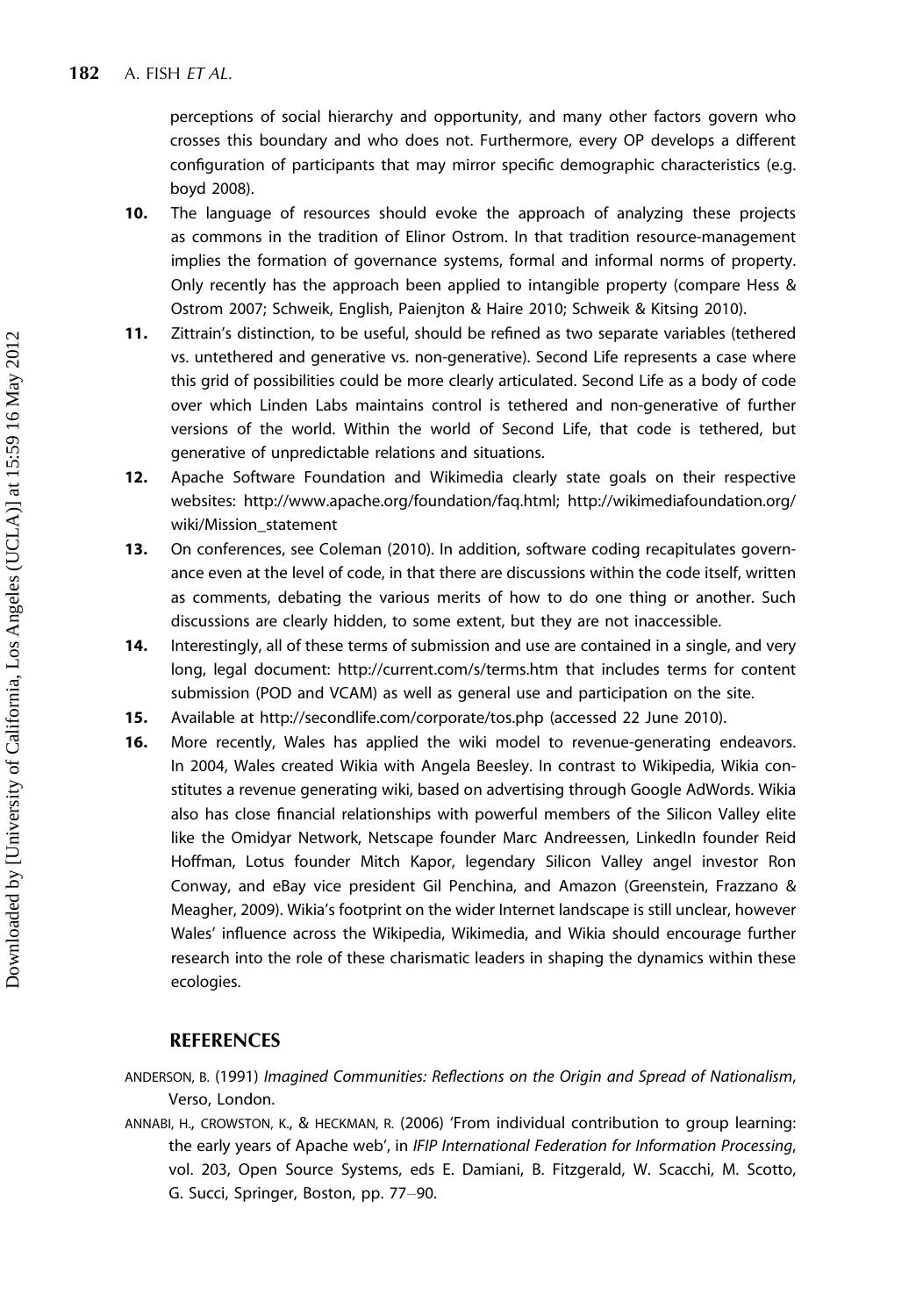BALKIN, J.M. (2004) 'Law and liberty in virtual worlds', New York School Law Review, vol. 49, no. 1, pp. 63-80.

BARBROOK, R. (2007) Imaginary Futures: From Thinking Machines to the Global Village, Pluto Press, London.

- BENKLER, Y. (2002) 'Coase's Penguin, or, Linux and ''The Nature of the Firm''', The Yale Law Journal, vol. 112, no. 3, pp. 369-446.
- BENKLER, Y. (2006) The Wealth of Networks: How Social Production Transforms Markets and Freedom, Yale University Press, New Haven and London.
- BOELLSTORFF, T. (2008) Coming of Age in Second Life: An Anthropologist Explores the Virtually Human, Princeton University Press, Princeton.

boyd, d. (2008) Taken Out of Context: American Teen Sociality in Networked Publics, SSRN eLibrary, [Online] Available at: [http://papers.ssrn.com/sol3/papers.cfm?abstract\\_id](http://papers.ssrn.com/sol3/papers.cfm?abstract_id=1344756)[-](http://papers.ssrn.com/sol3/papers.cfm?abstract_id=1344756)[1344756](http://papers.ssrn.com/sol3/papers.cfm?abstract_id=1344756) (accessed 9 December 2010).

- BOYLE, J. (2008) The Public Domain: Enclosing the Commons of the Mind, Yale University Press, New Haven.
- BRUNS, A. (2008) Blogs, Wikipedia, Second Life, and Beyond: From Production to Produsage, Peter Lang Publishing, London.
- BULMER, R. (1967) 'Why is the cassowary not a bird? A problem of zoological taxonomy among the Karam of the New Guinea Highlands', Man, vol. 2, no. 1, pp.  $5-25$ .
- BUTLER, B., JOYCE, E., & PIKE, J. (2008) 'Don't look now, but we've created a bureaucracy: the nature and roles of policies and rules in Wikipedia', CHI 2008, April 5-10, Florence, Italy.
- CALLON, M. & RABEHARISOA, V. (2008) 'The growing engagement of emergent concerned groups in political and economic life: lessons from the French Association of Neuromuscular Disease Patients', Science, Technology & Human Values, vol. 33, no. 2, pp. 230-261.
- CARR, N. (2010) The Shallows: What the Internet is Ddoing to our Brains, W.W. Norton and Co., New York.
- CASTELLS, M. (1996) The Rise of the Network Society, The Information Age: Economy, Society and Culture Vol. I., Blackwell, Cambridge, MA; Oxford, UK.
- CASTELLS, M. (2001) The Internet Galaxy, Reflections on the Internet, Business and Society, Oxford University Press, Oxford.
- CASTRONOVA, E. (2005) Synthetic Worlds, University of Chicago Press, Chicago.
- CHESBOROUGH, H.W., VANHAVERBEKE, W. & WEST, J. (2006) Open Innovation: Researching a New Paradigm, Oxford University Press, Oxford.

COASE, R.H. (1937) 'The nature of the firm', *Economica*, new series, vol. 4, no. 16, pp. 386-405. COLEMAN, E.G. (2004) 'The political agnosticism of free and open source software and the

inadvertent politics of contrast', Anthropological Quarterly, vol. 77, no. 3, pp. 507-519.

COLEMAN, E.G. (2005) Three Ethical Moments in Debian, SSRN eLibrary, [Online] Available at: [http://](http://papers.ssrn.com/sol3/Papers.cfm?abstract_id=805287) [papers.ssrn.com/sol3/Papers.cfm?abstract\\_id](http://papers.ssrn.com/sol3/Papers.cfm?abstract_id=805287)[-](http://papers.ssrn.com/sol3/Papers.cfm?abstract_id=805287)[805287](http://papers.ssrn.com/sol3/Papers.cfm?abstract_id=805287) (accessed 15 September 2010).

COLEMAN, E.G. (2009) 'Code is speech: Legal tinkering, expertise, and protest among free and open source software developers', Cultural Anthropology, vol. 24, no. 3, pp. 420-454.

- COLEMAN, E. (2010) 'Ethnographic approaches to digital media', Annual Review of Anthropology, vol. 39, p. 487.
- COLEMAN, G., LOVINK, G., ROSSITER, N., & ZEHLE, S. (2009) From weak ties to organized networks: ideas, reports and critiques (WinterCamp 09)', Institute of Network Cultures, Amsterdam, [Online] Available at: http://www.networkcultures.org/\_uploads/Winter\_Camp\_report\_ def web.pdf (accessed 16 March 2011).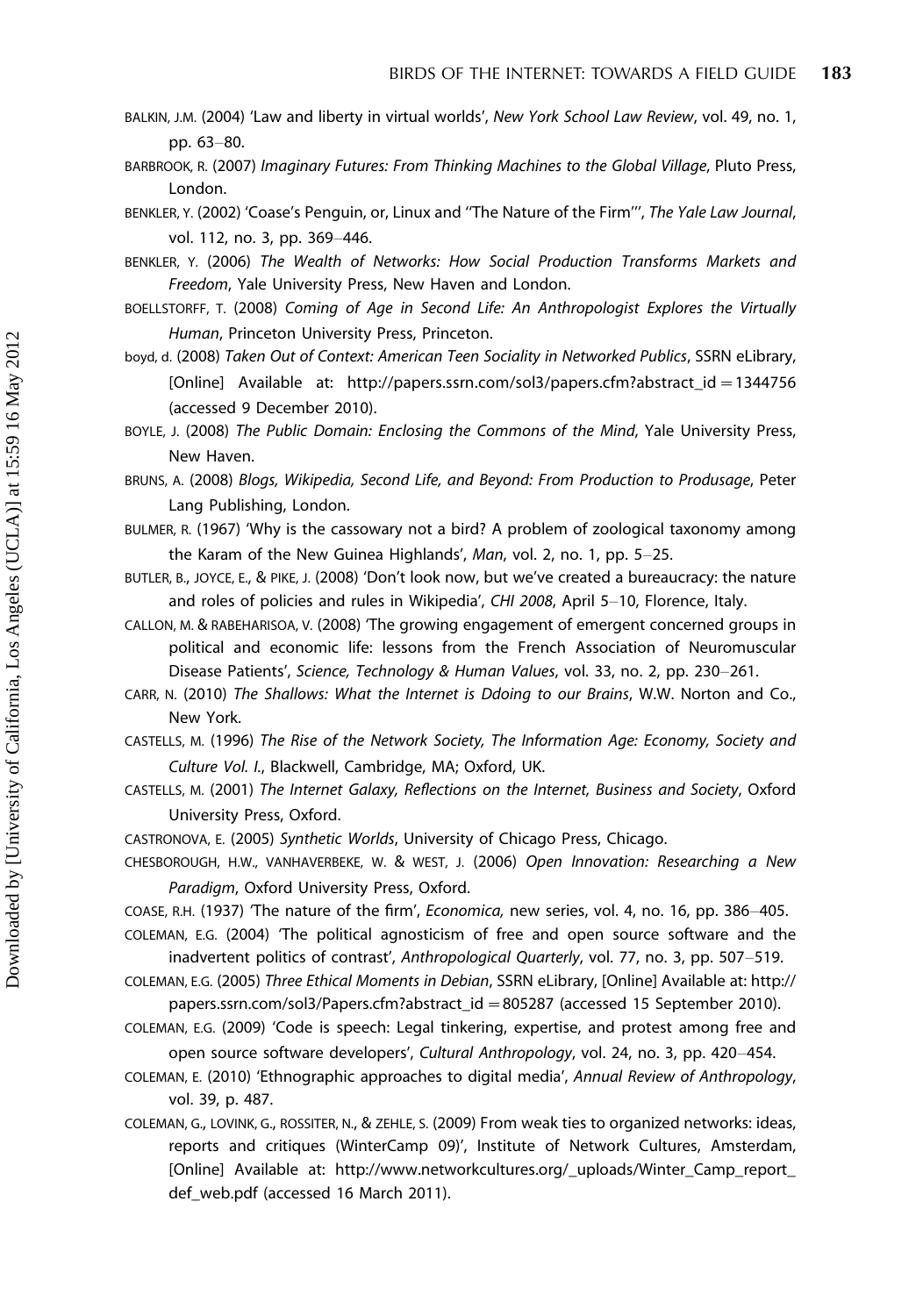- DEAN, J., LOVINK, G. & ANDERSON, J. (2006) Reformatting Politics: Information Technology and Global Civil Society, Routledge/CRC Press, London.
- EPSTEIN, S. (2007) Inclusion: The Politics of Difference in Medical Research, University of Chicago Press, Chicago.
- ESFANDIARI, G. (2010) 'The Twitter devolution', Foreign Policy, [Online] Available at: [http://www.](http://www.foreignpolicy.com/articles/2010/06/07/the_twitter_revolution_that_wasnt?sms_ss=twitter) [foreignpolicy.com/articles/2010/06/07/the\\_twitter\\_revolution\\_that\\_wasnt?sms\\_ss](http://www.foreignpolicy.com/articles/2010/06/07/the_twitter_revolution_that_wasnt?sms_ss=twitter)-[twitter](http://www.foreignpolicy.com/articles/2010/06/07/the_twitter_revolution_that_wasnt?sms_ss=twitter) (accessed 7 June 2010).
- FELLER, J., FITZGERALD, B., HISSAM, S., & LAKHANI, K. (EDS) (2005) Perspectives on Free and Open Source Software, MIT Press, Cambridge MA.
- FORTE, A., LARCO, V. & BRUCKMAN, A. (2009) 'Decentralization in Wikipedia governance', Journal of Management Information Systems, vol. 26, no. 1, pp. 49–72.
- FRASER, N. (1990) 'Rethinking the public sphere: a contribution to the critique of actually existing democracy', Social Text, no. 25/26, pp. 56-80.
- FRICKEL, S., & MOORE, K. (EDS) (2006) The New Political Sociology of Science: Institutions, Networks, and Power, University of Wisconsin Press, Madison.
- GALLOWAY, A. (2004) Protocol, or How Control Exists After Decentralization, MIT Press, Cambridge, MA.
- GERSHON, I. (2010) The Break-Up 2.0: Disconnecting Over New Media, Cornell University Press, Ithaca NY.
- GEIGER, R.S., & RIBES, D. (2010) 'The work of sustaining order in Wikipedia: the banning of a vandal', CSCW, 6-10 February, Savannah, Georgia.
- GOFMAN, A. (1998) 'A vague but suggestive concept: the total social fact', in Marcel Mauss: A Centenary Tribute, eds W. James, M. Mauss & N. J. Allen, Berghahn Books, pp. 63-70.
- GOLUB, A. (2010) 'Being in the world (of Warcraft): raiding, realism, and knowledge production in a massively multiplayer online game', Anthropological Quarterly, vol. 83, pp.  $117 - 145.$
- GOUTHRO, L. (2000) 'Building the world's biggest encyclopedia' CNN, [Online] Available at: [http://](http://archives.cnn.com/2000/TECH/computing/03/14/nupedia.idg/) [archives.cnn.com/2000/TECH/computing/03/14/nupedia.idg/](http://archives.cnn.com/2000/TECH/computing/03/14/nupedia.idg/) (accessed 25 October 2005).
- GREENSTEIN, S., RAZZANO, R., & MEAGHER, E. (2009) 'Triumph of the commons: Wikia and the commercialization of open source communities' in Kellogg Case Number: 5-309-509; HBS Case Number.
- GRIMMELMANN, J. (2004) 'Virtual worlds as comparative law', New York Law School Review, vol. 49, no. 1, pp. 147-184.
- GRIMMELMANN, J. (2006) 'Virtual power politics', in The State of Play: Law, Games, and Virtual Worlds, eds J.M. Balkin & B.S. Noveck, N.Y.U. Press, New York, pp. 146-157.
- GUSTON, D.H. (1999) 'Evaluating the first U.S. consensus conference: the impact of the citizens panel on telecommunications and the future of democracy', Science, Technology, & Human Values, vol. 24, no. 4, pp. 451-482.
- HABERMAS, J. (1991) The Structural Transformation of the Public Sphere: An Inquiry into a Category of Bourgeois Society, trans. T. Burger with F. Lawrence, MIT Press, Cambridge, MA.
- HERMAN, A., COOMBE, R.J. & KAYE, L. (2006) 'YOUR SECOND LIFE? Goodwill and the performativity of intellectual property in online digital gaming', Cultural Studies, vol. 20, no. 2, pp. 184-210.
- HESS, C., & OSTROM, E. (EDS) (2007) Understanding Knowledge as a Commons: From Theory to Practice, MIT Press, Cambridge, MA.
- IRWIN, A. (2001) 'Constructing the scientific citizen: science and democracy in the biosciences', Public Understanding of Science, vol. 10, no. 1, pp. 1-18.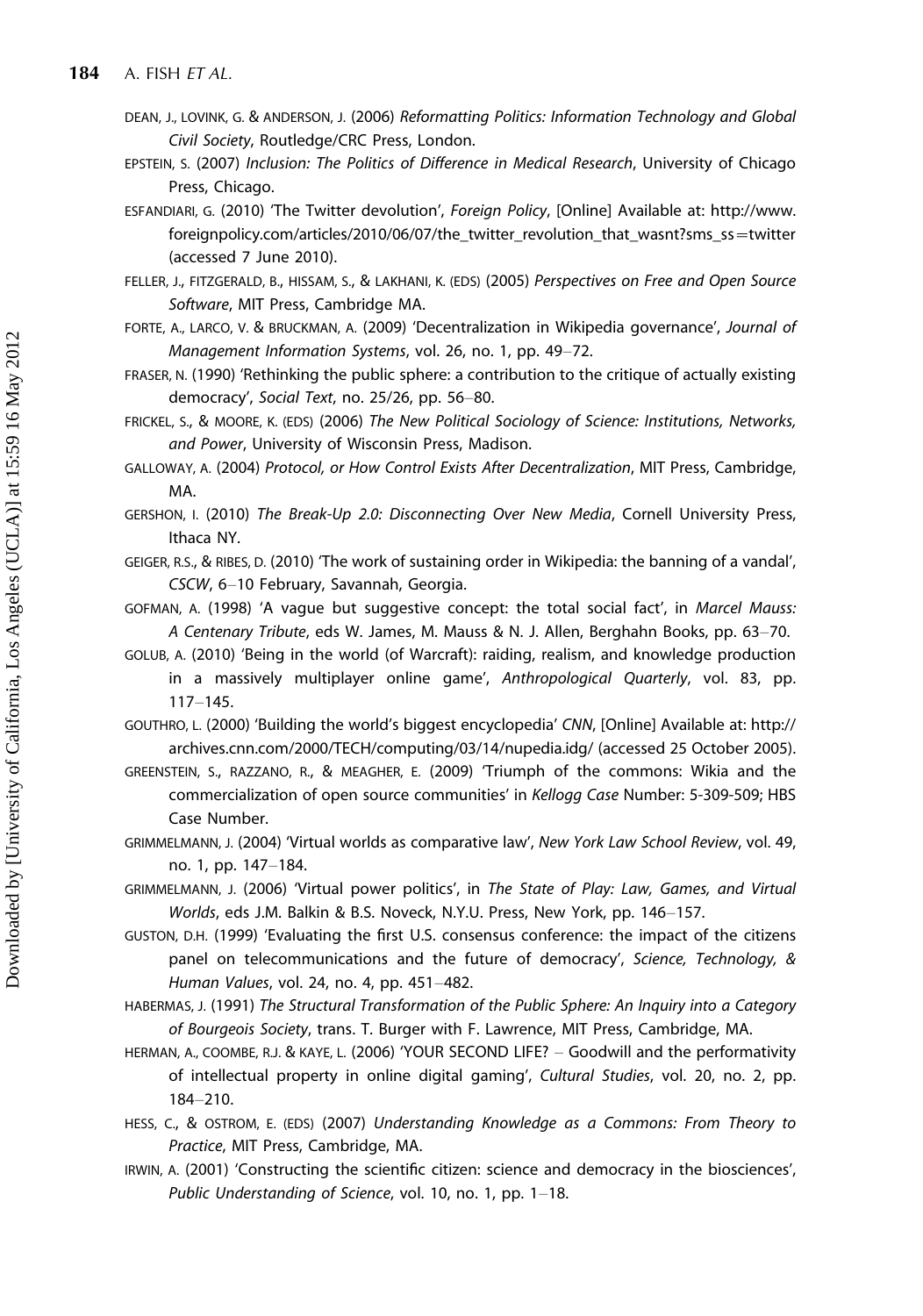- IRWIN, A., & WYNNE, B. (EDS) (1995) Misunderstanding Science? The Public Reconstruction of Science and Technology, Cambridge University Press, Cambridge, UK.
- JASANOFF, S. (2003) 'Technologies of humility: citizens participation in governing science', Minerva, vol. 41, no. 3, pp. 223-244.
- JENKINS, H. (2006a) 'Quentin Tarantino's Star Wars? Digital cinema, media convergence, and participatory culture', in Media and Cultural Studies, eds M. Durham & D. Kellner, 2nd edn, Blackwell Publishing, Oxford, pp. 547-576.
- JENKINS, H. (2006b) Convergence Culture: Where Old and New Media Collide, NYU Press, New York. JOSS, S., & DURANT, J. (1995) Public Participation in Science, NMSI Trading Ltd, December 31.
- JURGENSON, N. & RITZER, G. (2010) 'Production, consumption, prosumption: the nature of capitalism in the age of the digital ''Prosumer''', Journal of Consumer Culture, vol. 10, no. 1, pp. 13-36.
- JURIS, J.S. (2008) Networking Futures: The Movements against Corporate Globalization, Duke University Press, Durham, NC.
- KARANOVIC, J. (2008) Sharing Publics: Democracy, Cooperation and Free Software Advocacy in France, Ph.D. Dissertation, New York University.
- KEATING, P. & CAMBROSIO, A. (2003) Biomedical Platforms: Realigning the Normal and the Pathological in Late-Twentieth-Century Medicine, MIT Press, Cambridge, MA.
- KEEN, A. (2008) The Cult of the Amateur: How Blogs, MySpace, YouTube, and the Rest of Today's User-Generated Media are Destroying our Economy, our Culture, and our Values, Random House, New York.
- KELTY, C.M. (2008) Two Bits: The Cultural Significance of Free Software, Duke University Press, Durham, NC.
- LANIER, J. (2010) You are Not a Gadget, Knopf Publishing, New York.
- LAW, J. & LYNCH, M. (1988) 'Lists, field guides, and the descriptive organization of seeing: birdwatching as an exemplary observational activity', Human Studies, vol. 1, nos  $2-3$ , pp. 271-303.
- LENGWILER, M. (2008) 'Participatory approaches in science and technology: historical origins and current practices in critical perspective', Science, Technology, and Human Values, vol. 33, no. 2, pp. 186-200.
- LESSIG, L. (2004) Free Culture, Penguin, New York.
- LOVINK, G., & ROSSITER, N. (2005) 'Dawn of the organized networks', Fibreculture Journal, 5, [Online] Available at: http://five.fibreculturejournal.org/fcj-029-dawn-of-the-organised-networks/ (accessed 16 March 2011).
- MALABY, T.M. (2009) Making Virtual Worlds: Linden Lab and Second Life, Cornell University Press, Ithaca, NY.
- MAUSS, M. (1990) The Gift: The Form and Reason for Exchange in Archaic Societies, Routledge, London.
- MAUSS, M. (2005) The Nature of Sociology: Two Essays, Berghahn Books.
- MOCKUS, A., FIELDING, R., & HERBSLEB, J. (2000) 'A case study of open source software development: the Apache server' in Proceedings of the 22nd International Conference on Software Engineering (ICSE 2000), pp. 263-272, Limerick, Ireland.
- MONTFORT, N. & BOGOST, I. (2009) Racing the Beam: The Atari Video Computer System, MIT Press, Cambridge, MA.
- PETERSON, R.T. (1963) Field Guide to the Birds of Texas and Adjacent States, Houghton Mifflin, Boston.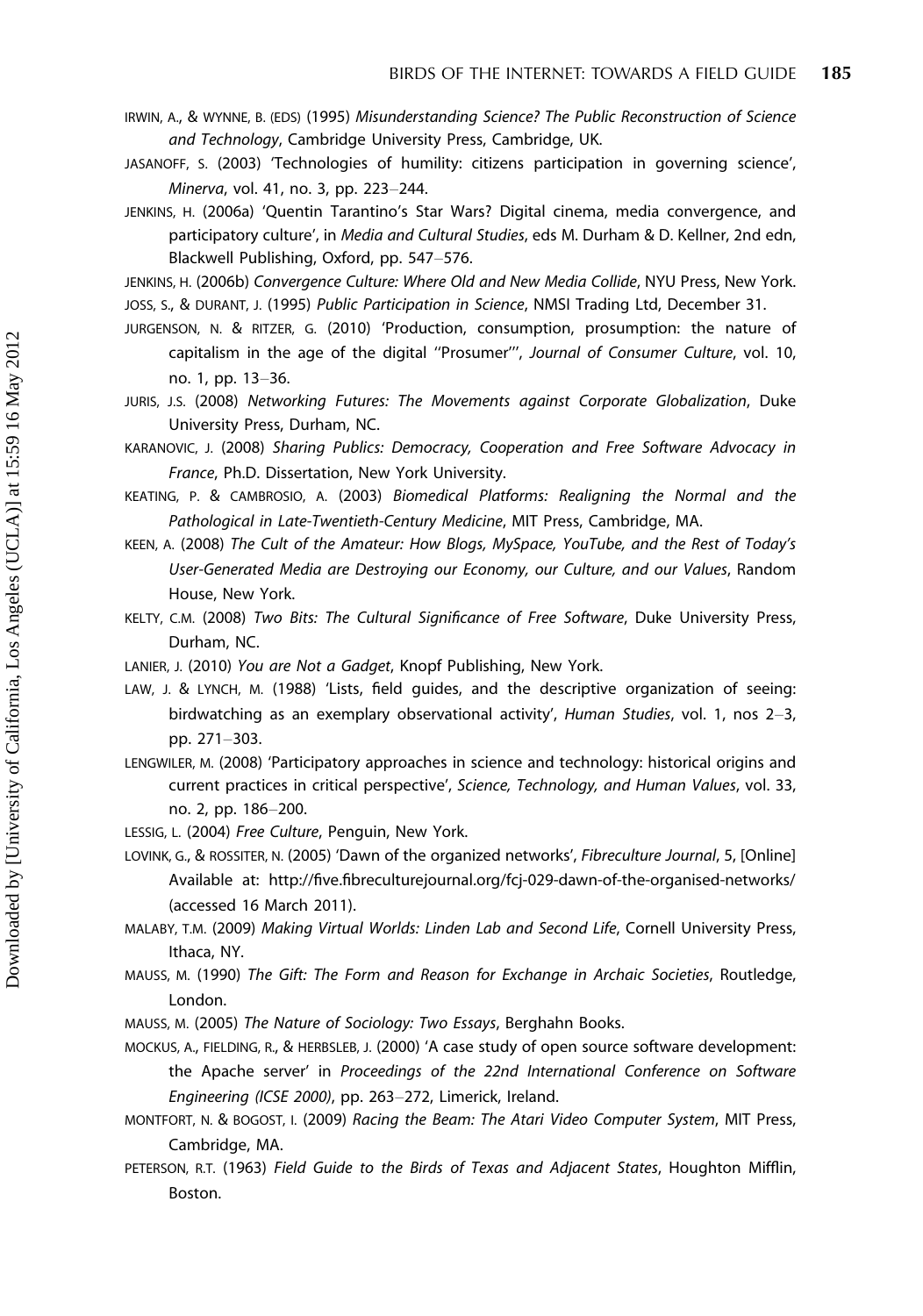- POSTILL, J. (2008) 'Localizing the Internet beyond communities and networks', New Media and Society, vol. 10, no. 3, pp. 413-431.
- RABINOW, P. (2003) Anthropos Today: Reflections on Modern Equipment, Princeton University Press, Princeton.
- RABINOW, P. (2008) Marking Time: On the Anthropology of the Contemporary, Princeton University Press, Princeton.
- RATTO, M. (2003) The Pressure of Openness: The Hybrid Work of Linux Free/Open Source Kernel Developers, Ph.D. Dissertation, University of California, San Diego.
- REAGLE, J. (2010) Good Faith Collaboration: The Culture of Wikipedia, MIT Press, Cambridge MA.
- ROSSITER, N. (2006) Organized Networks: Media Theory, Creative Labour, New Institutions, NAi Publications and Institute for Network Cultures, Rotterdam.
- SANGER, L. (2005) 'The early history of Nupedia and Wikipedia: A Memoir', in Open Sources 2.0: The Continuing Evolution, eds C. DiBona, D. Cooper & M. Stone, O'Reilly, Sebastopol, pp. 307 338.
- SASSEN, S. (1991) The Global City: New York, London, Tokio, Princeton University Press, Princeton.
- SCHWEIK, C.M., ENGLISH, R., PAIENJTON, Q., & HAIRE, S. (2010) 'Success and abandonment in open source commons: selected findings from an empirical study of Sourceforge.net projects', Proceedings of the Sixth International Conference on Open Source Systems (OSS 2010) Workshops, pp.  $91-101$ .
- SCHWEIK, C.M. & KITSING, M. (2010) 'Applying Elinor Ostrom's rule classification framework to the analysis of open source software commons', Transnational Corporations Review, vol. 2, no. 1, pp. 13-26.
- SCOTT, W.R. (2004) 'Reflections on a half-century of organizational sociology', Annual Review of Sociology, vol. 30, pp.  $1-21$ .
- SHIRKY, C. (2008) Here Comes Everybody: The Power of Organizing Without Organizations, Penguin, New York.
- SHIRKY, C. (2010) Cognitive Surplus: Creativity and Generosity in a Connected Age, Penguin Press, New York.
- SREBERNY, A. & KHIABANY, G. (2010) Blogistan: The Internet and Politics in Iran, Tauris, London.
- SUROWIECKI, J. (2004) The Wisdom of Crowds: Why the Many are Smarter than the Few and How Collective Wisdom Shapes Business, Economies, Societies, and Nations, Random House, New York.
- TAPSCOTT, D. & WILLIAMS, A. (2006) Wikinomics: How Mass Collaboration Changes Everything, Portfolio, New York.
- TAYLOR, C. (2004) Modern Social Imaginaries, Duke University Press, Durham, NC.
- TERRANOVA, T. (2000) 'Free labor: producing culture for the digital economy', Social Text, vol. 18, no. 2, pp. 33-57.
- TOFFLER, A. (1980) The Third Wave, Bantam Books, New York.
- VAIDHYANATHAN, S. (2003) Copyrights and Copywrongs: The Rise of Intellectual Property and How it Threatens Creativity, NYU Press, New York.
- VARNELIS, K., & ANNENBERG CENTER FOR COMMUNICATION (UNIVERSITY OF SOUTHERN CALIFORNIA) (2008) Networked Publics, MIT Press, Cambridge MA.
- VIÉGAS, F., WATTENBERG, M., & MCKEON, M. (2007) 'The hidden rider of Wikipedia', Online Communities and Social Computing, pp. 445-454.
- VON HIPPEL, E.A. (2005) Democratizing Innovation, MIT Press, Cambridge, MA.